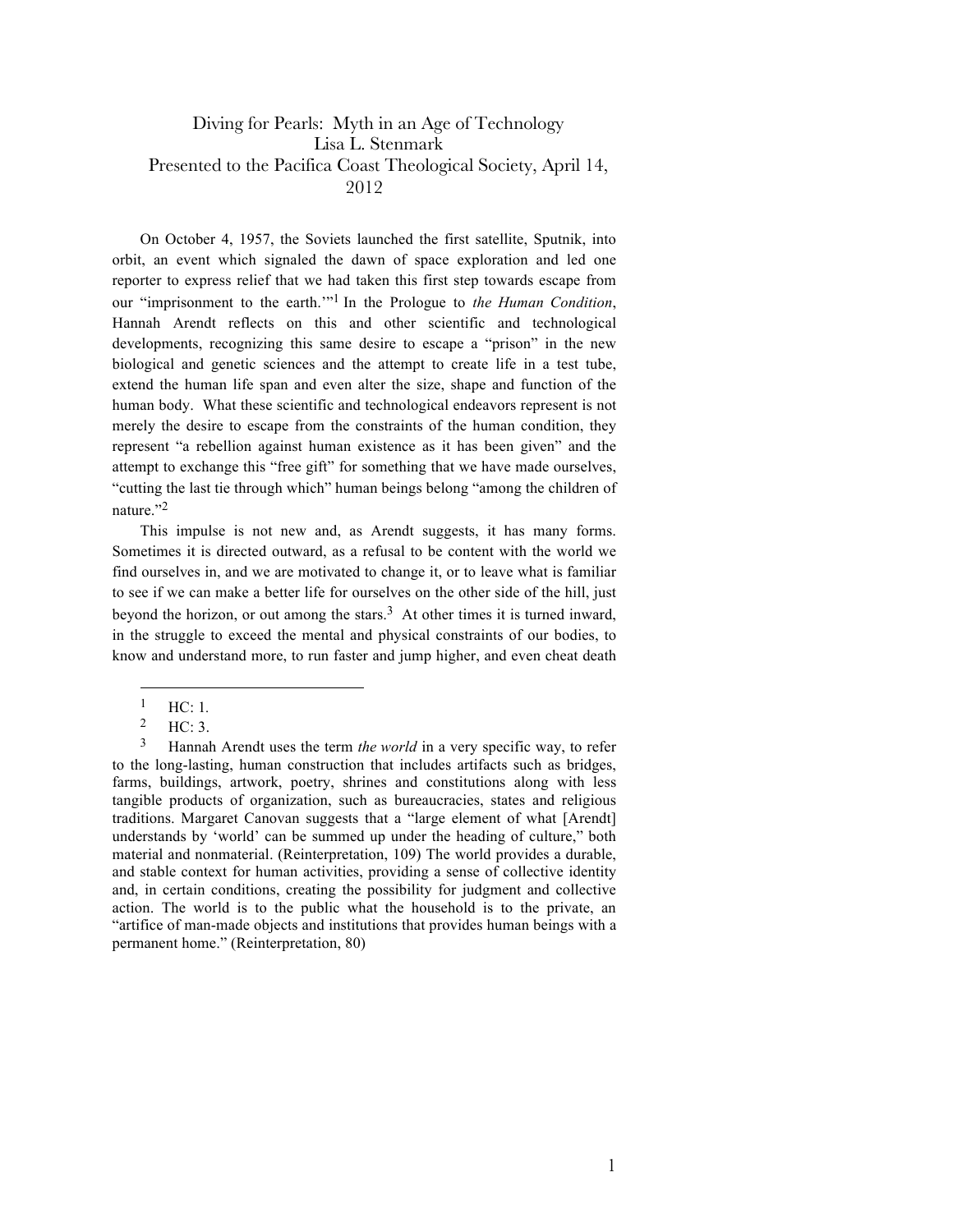itself. In both cases this urge is deeply human, and as old as history and literature itself. But, Arendt claims, while the urge is not new, the question we face in the modern age is because, as Arendt suggests, science and technology mean that we no longer have to ask whether we *can* exchange what is given for something we have made, the question "is only whether we wish to use our new scientific and technical knowledge in this direction."<sup>4</sup> In Arendt's words, the question is a matter of "judgment," and cannot be decided by scientific means; "it is a political question of the first order and therefore can hardly be left to the decision of professional scientists."<sup>5</sup>

Arendt's hesitation was not meant to impugn scientists or engineers, or science and technology, merely to highlight the special challenges that contemporary science and technology pose to the faculty of judgment, particularly as it pertains to the ability to "judge" the world they present to us. These challenges to our faculties of judgment, as well as the role that myth plays in addressing them, are at the heart of this paper. I will begin with an exploration of Arendt's understanding of the problems posed by contemporary science and technology, and the difficulties they create for judgment. This will be followed by a brief description of the approach that Arendt developed to address these challenges, a method she variously described as pearl diving, collecting and storytelling. I will conclude with a brief exercise in this approach, presenting several "pearls" that can help us think about science and technology, focusing largely on space travel.

# **The Limits of Science and the Loss of Tradition**

When Arendt claimed that the question of what we do, and don't do, with our knowledge and abilities is a political question, she meant that these are questions best addressed by the *political* faculty of judgment, in which persons engage in a public exchange of views to come to an agreement. This faculty of judgment is a cornerstone of Arendt's "politics of talk," and it refers to our capacity to decide what is real in the world as well as the ability to evaluate what we take to be the case—is it right or wrong, beautiful or ugly—and to decide how we will act in response. A judgment is not true in the scientific sense which is to say demonstrably true or false—although some judgments are more

 $4 \text{ HC: 3.}$ 

<sup>5</sup> HC: 3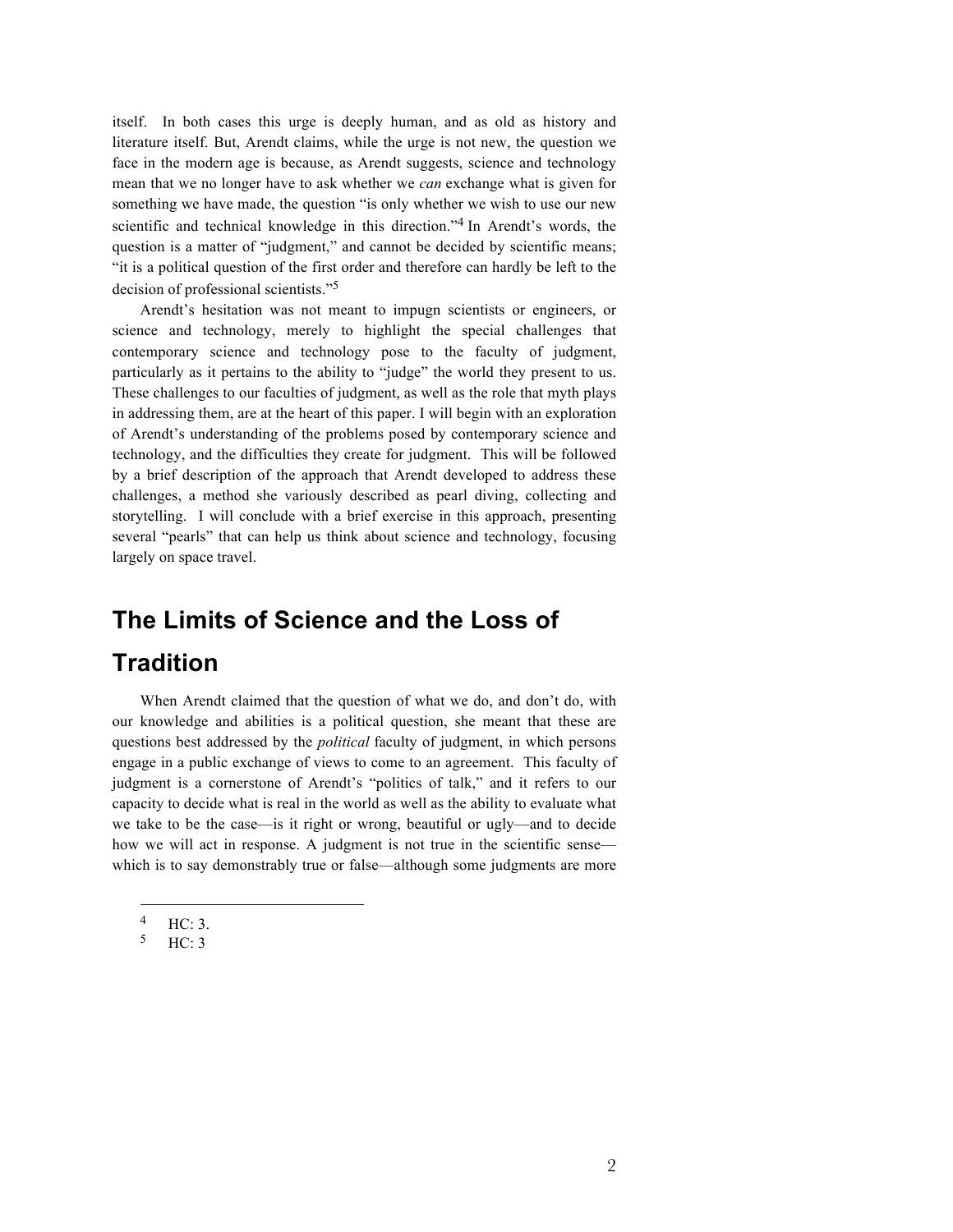valid than others, with that validity being based on how many perspectives or opinions are taken into account. The exchange of opinion, and thus the validity of our judgments, is hampered by the nature of science and technology, not as a matter of exclusion or privilege, although this may exacerbate the problem, but because the truth of our modern scientific worldview can be proven mathematically and technologically, but they "no longer lend themselves to normal expressions of speech and thought."<sup>6</sup> We cannot talk about science and technology because we don't have the language for it.

This problem is so fundamental that we can't even rely on the expertise of scientists or engineers. This is in part because science is not a public space and its goals and methods are directed towards knowing, which is different from judgment. But the difficulties are deeper, because modern science resists translation into "common language," so that scientists are as lost as the rest of us: "left behind" and unable to talk about what they are doing. This universe is not only "'practically inaccessible, but not even thinkable,' for 'however we think it, it is wrong; not perhaps quite as meaningless as a 'triangular circle,' but much more so than a 'winged lion.'" Science is confronted with new phenomena that "defies description in every conceivable way of human language" and "only expressed" mathematically. <sup>7</sup> Max Planck argued that mathematical results needed to be translated into the language of the world and senses, but this may not be possible because, according to Arendt, science has lost contact with the world of the senses, and the "categories and ideas of human reason have their ultimate source in human sense experience, and all terms describing our mental abilities as well as a good deal of our conceptual language derive from the world of the senses and are used metaphorically."<sup>8</sup>

The result is that science itself is "a world in which speech has lost its power" so that if we followed "the advice, so frequently urged upon us, to adjust cultural attitudes to the present status of scientific achievement, we would in all earnest adopt a way of life in which speech is no longer meaningful."9 This "speechlessness" would be a disaster for human life because whatever human beings "do or know or experience can make sense only to the extent that it can be spoken about."10 Our sense of belonging in the world depends on our ability to talk about it with others, so that we can humanize the world and situate ourselves in it. It is speech that makes the world fit for human habitation,

- $9$  HC: 3-4.
- <sup>10</sup> HC: 4.

 $\frac{6}{7}$  HC: 4.

CSSM: 269, quoting Erwin Schrödinger and Niels Bohr.

<sup>8</sup> CSSM: 271.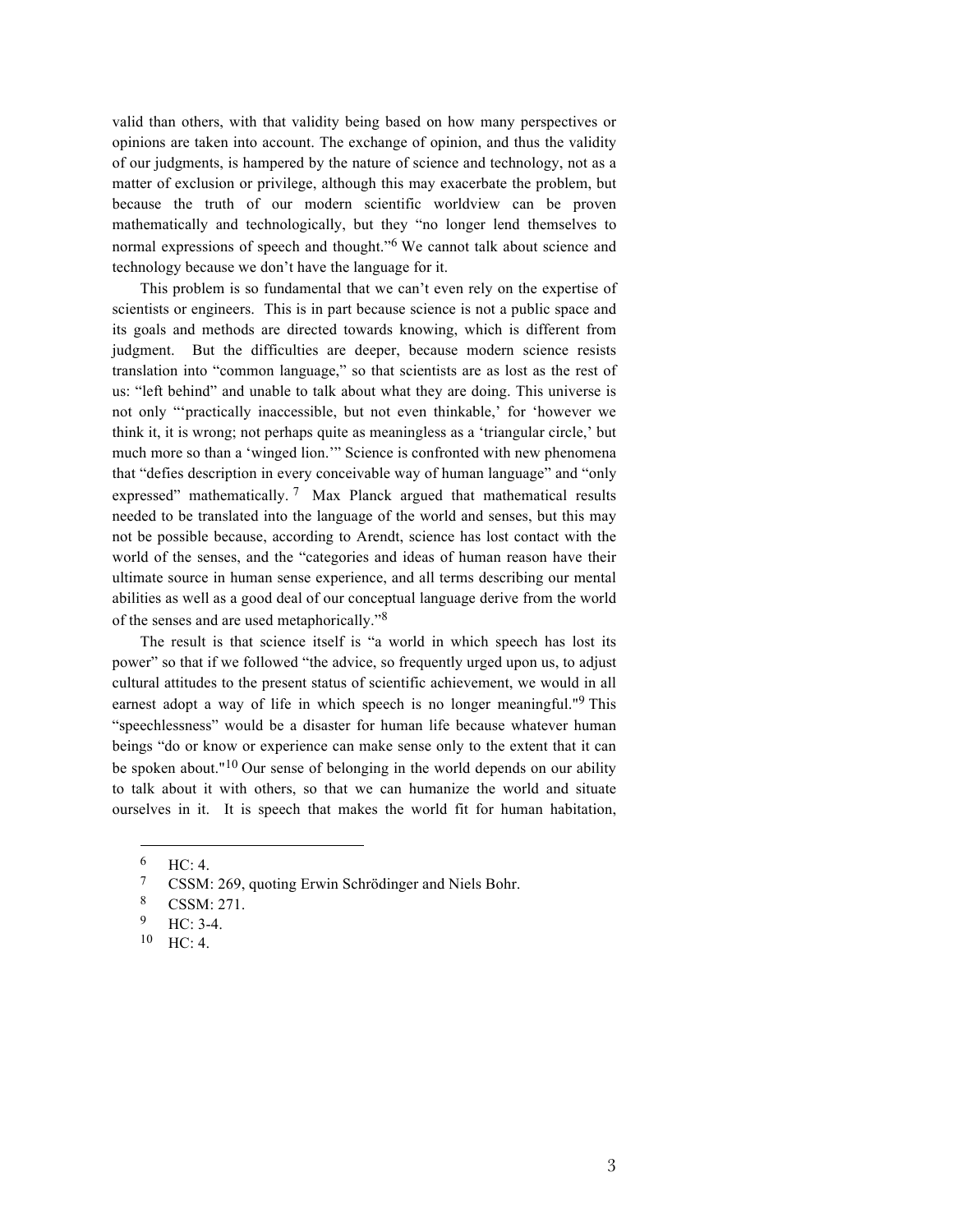creating a world that we are at home in and not a place where we merely reside. Human beings "in so far as they live and move and act in this world, can experience meaningfulness only because they can talk with and make sense to each other and to themselves."<sup>11</sup> Our inability to talk about what we know and what we can do threatens our sense of "at-homeness" as well as our sense of meaning and our ability to judge right from wrong.

The inability to talk about what we know and what we do and to makes sense of our experience in the context of the existing world is the essence of what Arendt identified as the crisis of modernity. It is caused by a break in the tradition—the "thread that ties us to the past, providing a sense of permanence and stability $12$ —that is so profound that the tradition no longer illuminates our experience. This break in the tradition explains why it is "so obviously wanting in productive replies, when challenged by the 'moral' and philosophical questions of our time."<sup>13</sup> It would be a mistake to associate this loss with the challenges and rebellions of the  $19<sup>th</sup>$  Century, because, while these rebellions were characterized with the audacious tendency to think without authority, they nonetheless occurred within the context of traditional concepts. What destroyed tradition was the "chaos of mass perplexities on the political scene and of massopinions on the spiritual sense,"14 caused by the "unprecedented events" of the  $20<sup>th</sup>$  Century. Arendt associates these unprecedented events mainly with totalitarian movements, the existence of death camps within Nazi Germany and the Atom Bomb, but she included the development of modern scientific knowledge and technological ability because in science and technology, as much as in totalitarianism and the camps, we "are confronted with something which has destroyed our categories of thought and standards of judgment."15 The result is "confusion and helplessness."<sup>16</sup>

The rupture cause by science and technology is deeper than any single event or discovery, and she credits Søren Kierkegaard with being one of the first to recognize "that the incompatibility of modern science with traditional beliefs does not lie in any specific scientific findings."17 Individual scientific finding can be integrated by traditional religion since none of them undermine faith. The incompatibility between science and religion—or between science and any

 $11 \text{ HC}: 4.$ 

- <sup>12</sup> WA: 95.
- <sup>13</sup> UP: 385.
- <sup>14</sup> BPF: 26.
- <sup>15</sup> UP: 382.
- <sup>16</sup> BPF: 18.
- <sup>17</sup> BPF: 31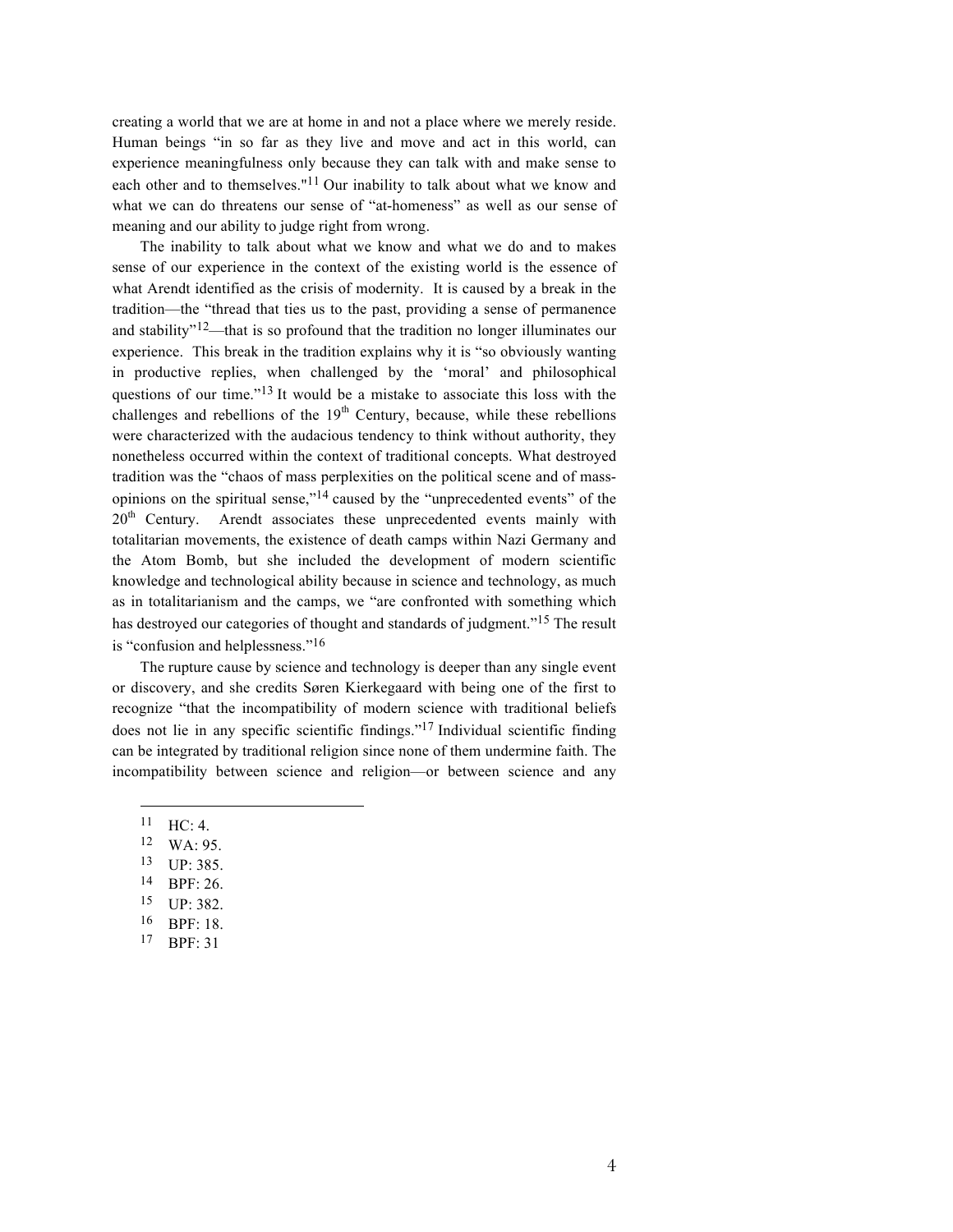tradition—lies "in the conflict between a spirit of doubt and distrust which ultimately can trust only what it has made itself, and the traditional unquestioning confidence in what has been given and appears in its true being to man's reason and senses."<sup>18</sup> Rather than trust in our experience of what has revealed itself to us—whether our own experience or those who have come before us—science trusts only the experiences it has "made" through controlled experiments. This logic of "making" permeates the world of science, so that "theory" no longer refers to reasonably connected truths which are "given to reason and the senses" but becomes *scientific* theory "which is a working hypothesis, changing in accordance with the results it produces depending for its validity not on what it reveals, but on whether it works.'"19 For this reason, "the rise of modern science, whose spirit is expressed in the Cartesian philosophy of doubt and mistrust" 20 undermines all tradition, including religion, because the conceptual framework of tradition relies on trust that what "appears to me" and to others before me—was, is, and will remain true.

The crisis of the modern world, our ability to make sound judgments about what we know and do, is not a moral crisis, it is "an unprecedented 'problem of understanding'" that exists because the "traditional categories and standards that ordinarily serve as guideposts to critical thought" no longer work. They have been weakened by a spirit of distrust that permeated public life, and by events so unprecedented that they could not be addressed by traditional categories of thought. It has become impossible to transpose "past insights into contemporary wisdom," because it is the tradition that transforms truth into wisdom, and without the tradition, even if we know the truth, we cannot be wise.

Arendt worried that this meant that "we, who are earth-bound creatures and have begun to act as though we were dwellers of the universe, will forever be unable to understand, that is, to think and speak about things which we are nevertheless able to do."<sup>21</sup> If this is the case, and if it is permanent, then "knowledge . . . and thought have parted company" and we will "become the helpless slaves, not so much of our machines as of our know-how, thoughtless creatures at the mercy of every gadget which is technically possible, no matter how murderous it is."<sup>22</sup> What we need, according to Arendt, is "a narrative that

 $^{18}$  TMA, 31.<br> $^{19}$  TMA: 39

- TMA: 39.
- <sup>20</sup> TMA: 39.
- $21$  HC: 3.
- <sup>22</sup> HC: 3.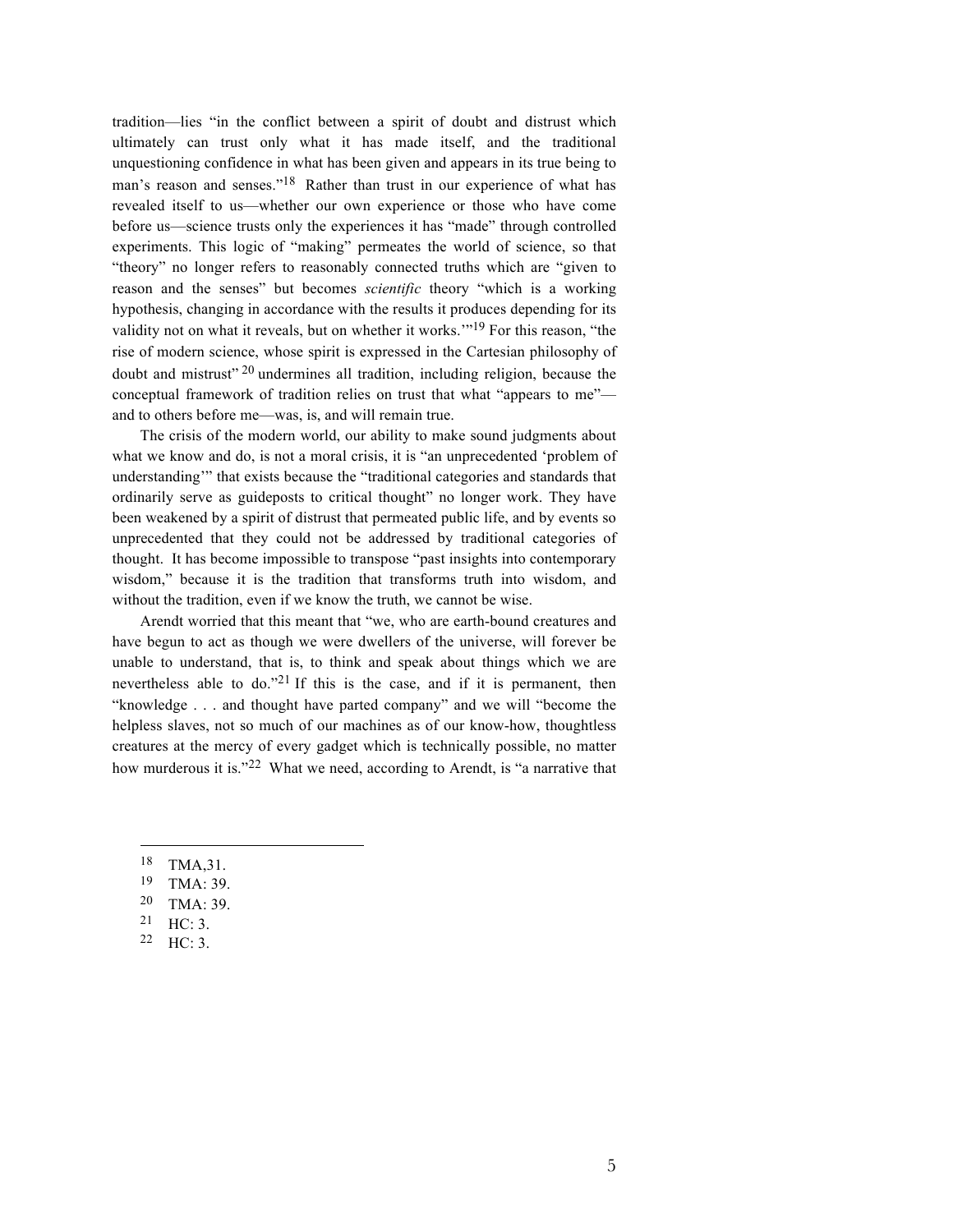would once again reorient the mind in its aimless wanderings for only such a reorientation could realign the past such as to build the future."23

## **Storytelling**

Arendt's assertion that it was necessary to think within the breach of the tradition had its basis in her experience of totalitarianism, specifically as a Jew living in Nazi Germany. She claimed that the emergence of this new form of government, and the experience of the concentration camps were so unprecedented that traditional moral and conceptual categories were inadequate to the task of describing them. Despite this failure, these categories are so "deeply ingrained in our mind" that we cling to them in part because we think that these categories are justified not by their ability to describe actual events, but by their "intellectual consistency." <sup>24</sup> Unfortunately, using the tradition in this way not only leaves us unable to describe our experiences, it tends to normalize *all* experiences, fitting them into a preconceived framework, a process that by its very nature proclaims that there is nothing new or extraordinary about these experiences. But, the actual experience of the camps and of these totalitarian forms of government was new. Further, falling back on these conceptual crutches not only made it impossible to see these experiences for what they were, it stopped us from thinking altogether, because thought itself is replaced by these categories. The result is that we uncritically accept received categories and force events and experiences into them, redefining them, or simply ignore them altogether.

Totalitarianism presented numerous challenges for Arendt. She wanted to explore it, without making sense of it; and to speak of it "in a way that does not compel assent but rather stirs people to think about what they are doing."<sup>25</sup> In the process, she wanted to reclaim the past without being enslaved by tradition. What Arendt wanted was a way to think "that needs no pillars and props, no standards and traditions" that would enable us "to move freely without crutches over unfamiliar terrain."<sup>26</sup> What she wanted was to begin with experience— "thought itself arises out of incidents of living experience and must remain

- <sup>24</sup> Arendt, "On Hannah Arendt:" 354.
- <sup>25</sup> Disch: 114
- <sup>26</sup> MDT:10.

 $23$  Benhabib: 86.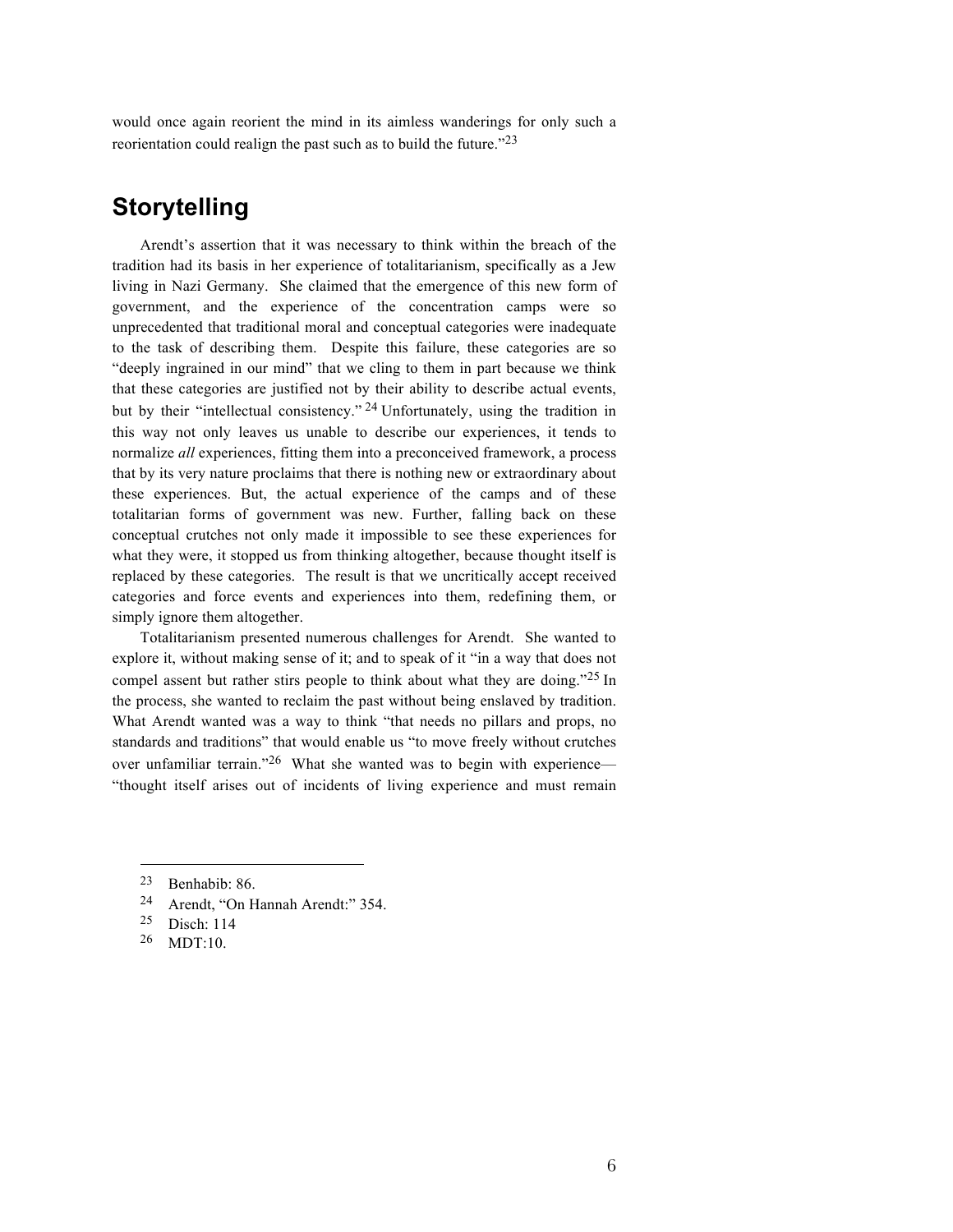bound to them as the only guideposts by which to take our bearings"<sup>27</sup>—and to think from there, developing a "critical understanding from experience"28

Arendt described the method she eventually developed as "storytelling," claiming that "when the salient feature of a dilemma is that it cannot be understood in terms of 'pre-articulated' rules, it is best represented by telling a story."29 Storytelling was a way of thinking that arose from experience, and it necessarily involved discovering and (re)creating stories, because while human experience can be "crystalized" into many different forms—including art, poetry and abstract concepts—but stories, including literature and myth, are the privileged form for describing human experience because human beings are first and foremost actors and action can only be preserved through a story: "the reason why each human life tells its story and why history ultimately becomes the storybook of mankind . . . is that both are the outcome of action."30 Because human action and thus human identity are narratively structured, "the continued retelling of the past, its continued reintegration into the story of the present, its continuous reevaluation, reassessment and reconfiguration, are ontological conditions of the kinds of beings we are."<sup>31</sup> Narratives are the "repository of human experiences in which we can find permanent human possibilities that are wider than those known and expected within our own culture."<sup>32</sup> Stories are not disposable or replaceable; they are the means by which human experience is preserved for future generations.

This method of storytelling begins with one's own experience, the experience of the thinker, and it must, of course, always returns to this experience. But it can never rely on a single viewpoint, because that would lead to the type of ideological non-thinking about which Arendt was so concerned. The storyteller must therefore expand her horizon so that she can include other stories, other experiences. Lisa Disch describes this as developing a kind of "visiting imagination" where we put ourselves in the place of another and attempt to imagine what the world looks and feels like from their perspective. Arendt describes just this kind of an approach in a rare moment when she elaborated on her method, claiming that her starting point for her controversial "Reflection on Little Rock" was the photograph of Elizabeth Eckford being

 $\overline{a}$ 

<sup>32</sup> Canovan:11.

<sup>27</sup> BPF: 14.

<sup>28</sup> Disch: 107.

<sup>29</sup> Disch:112.

<sup>30</sup> LWA: 180

<sup>31</sup> Benhabib, 2000: 92. See also, Paul Ricoeur, *Time and Narrative*. Chicago: University of Chicago Press, 1983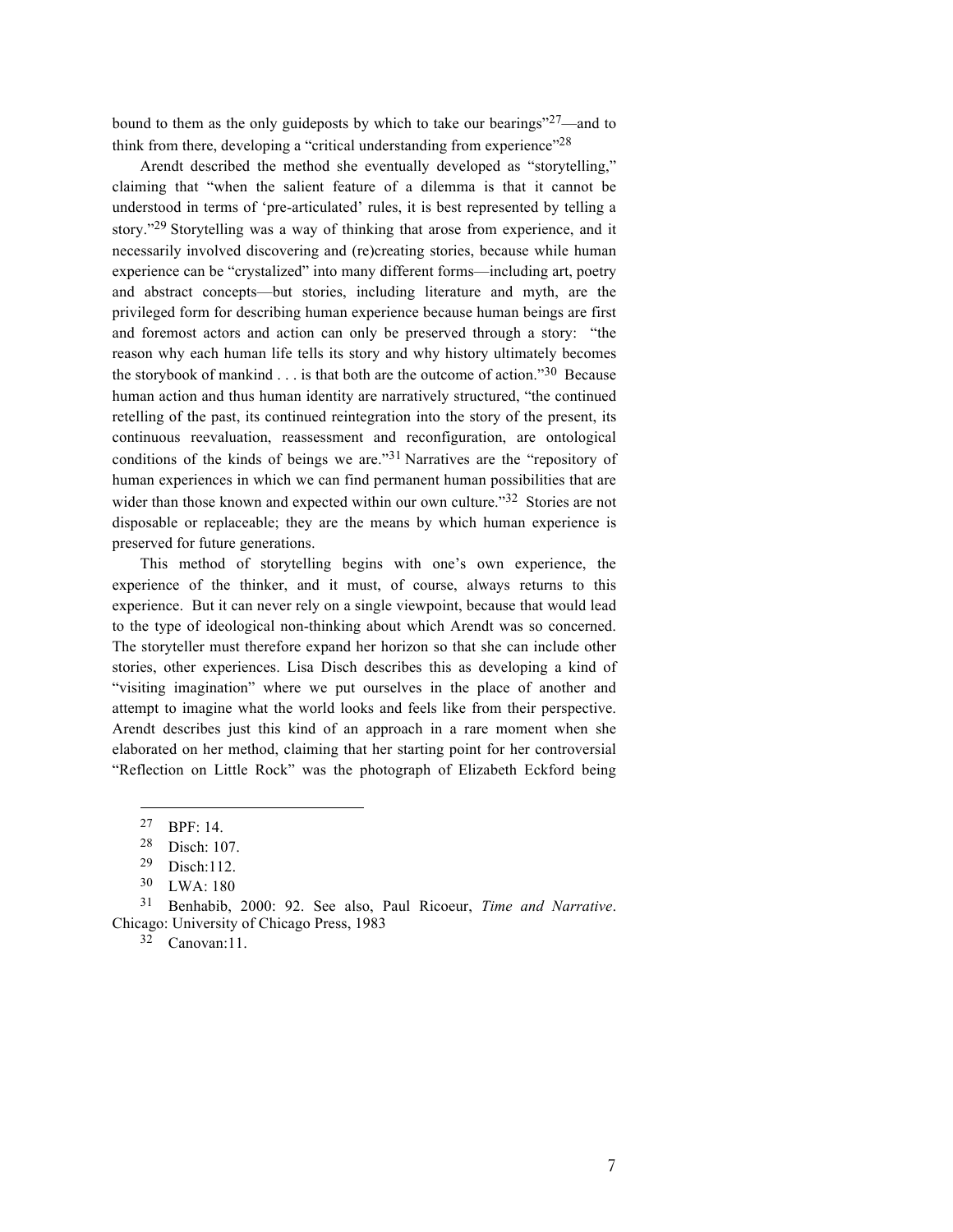jeered by a crowd and the question "What would I do if I were a Negro mother?"33

Storytelling is not restricted to the present, any more than it is restricted to the experience of the storyteller. Storytelling includes the ability to delve into the past to find the bits of experience that have been left behind. These bits of experiences are passed on from generation to generation in a variety of "thought things," each of which has a kind of permanence, and they continue to exist even when the thread of tradition is irreparably broken. As a result, even when tradition is lost, the past is not destroyed, "What has been lost is the continuity of the past, as it seemed to be handed down from generation to generation, developing in the process its own consistency . . .. What you then are left with is still the past, but a *fragmented* past, which has lost its certainty of evaluation."34 The task of the storyteller is to retrieve these bits of the past, to delve into the experiences they contain, and to retell the story of those experiences in such a way that they help us make sense of the present; that is, to tell the story of the past in such a way that the story of the present makes sense.

Perhaps her best description of the task of the storyteller in relationship to this fragmented past is in an essay on Walter Benjamin, some of which appears in revised form in the first part of *Life of the Mind*. She describes Benjamin as a flaneur—"aimlessly strolling" through a crowd and noticing the small details that are lost in hurried purposeful activity—and a collector, "strolling through the treasures of the past," gathering its "scraps and fragments."35 She then compares this act of collecting to that of a pearl diver, quoting from Shakespeare's *The Tempest*:

> Full fathom five thy father lies, Of his bones are coral made, Those pearls that were his eyes. Nothing of him that doth fade But doth suffer a sea change Into something rich and strange. Act I, Scene 2

The fragmented past, strewn across the floor of the ocean, may look "like a field of ruin," hardly valuable, but there are treasures to be found, pearls of crystalized experience contained in these thought things. The task of the pearl diver is to dive deep into the ocean to "pry loose the rich and the strange, the pearls and the coral in the depths and to carry them to the surface." This must be

<sup>33</sup> Reply: 244.

<sup>34</sup> LM: 212.

<sup>35</sup> Benjamin: 198, 201.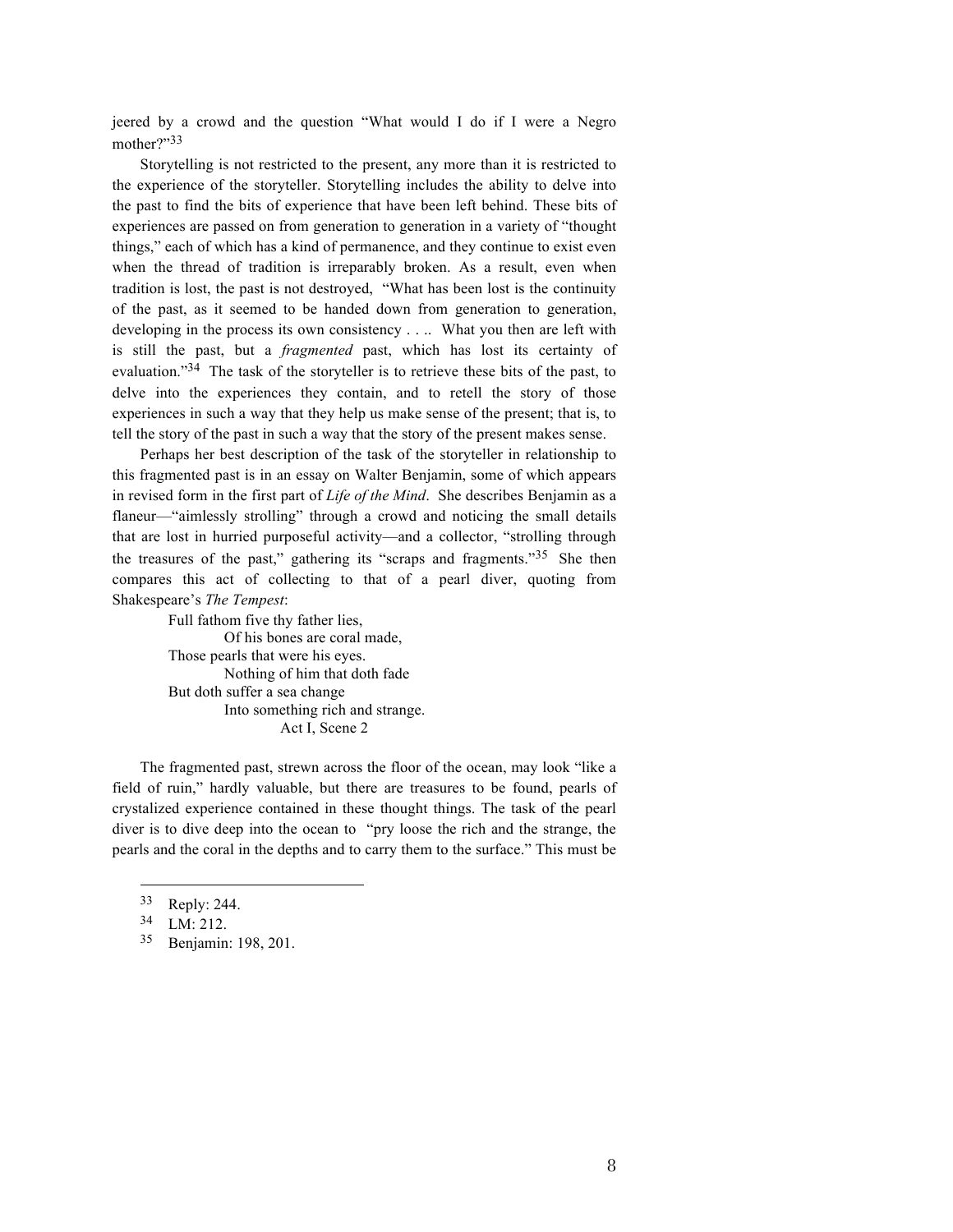done with care, so as not to destroy what is valuable, and one must "plumb the depths of language and thought" by drilling, not excavating, "so as not to ruin everything with explanations that seek to provide counsel or systematic connection."<sup>36</sup> The task is "to obtain the essential in the form of quotations as one obtains water by drilling for it from a source concerned in the depths of the earth" thus uncovering the "spiritual essences from a past that have suffered the Shakespearean "sea-change" from living eyes to pearls, from living bones to choral."<sup>37</sup>

Arendt was careful to say that the goal is not to somehow resurrect the tradition. The collector does not put the past in order, because unlike the tradition, the collector is unsystematic, even chaotic "tearing fragments out of their context and arranging them afresh in such a way that they illustrated one another."<sup>38</sup> In this way, the collector is first a destroyer, tearing apart what exists so that it can be rearranged into something new. Because the tradition is already destroyed, so that all that remains is the act of piecing the bits back together in new ways, not as an act of resuscitation, "but rather in the belief that in these survive in crystalline form something that can illumine our experience in the present" as well as challenge all of our preconceived notions, forcing us to see the world in a different way. The breach in tradition certainly presents serious risks, but there are also opportunities, because "implicit in it is the great chance to look upon the past with eyes unrestricted by any tradition, with a directness which has disappeared from Occidental reading and hearing since Roman Civilization submitted to the authority of Greek thought."39 What Benjamin had "discovered that the transmissibility of the past had been replaced by its citability and that in place of its authority there had arisen a strange power to settle down, piecemeal, in the present and to deprive it of "peace of mind," the mindless peace of complacency."40

Arendt viewed storytelling as a form of understanding that was able to address the unexpected, because it neither relies on a pre-articulated framework, nor does it close off alternatives. On the contrary, stories engage listeners (or readers) in a different kind of critical thinking, because stories both judge and invite judgment. Stories challenge theory by reminding us that all theory begins in experience, and by expecting that theory will continue to be accountable to experience. Stories challenge our preconceived ideas, and promote genuine

39 BPF: 28-9.

 $\overline{a}$ 

<sup>40</sup> MDT: 193

<sup>36</sup> Benjamin: 202, quoting Benjamin, *Briefe I*, 329.

Benjamin: 203.

<sup>38</sup> Benjamin: 202.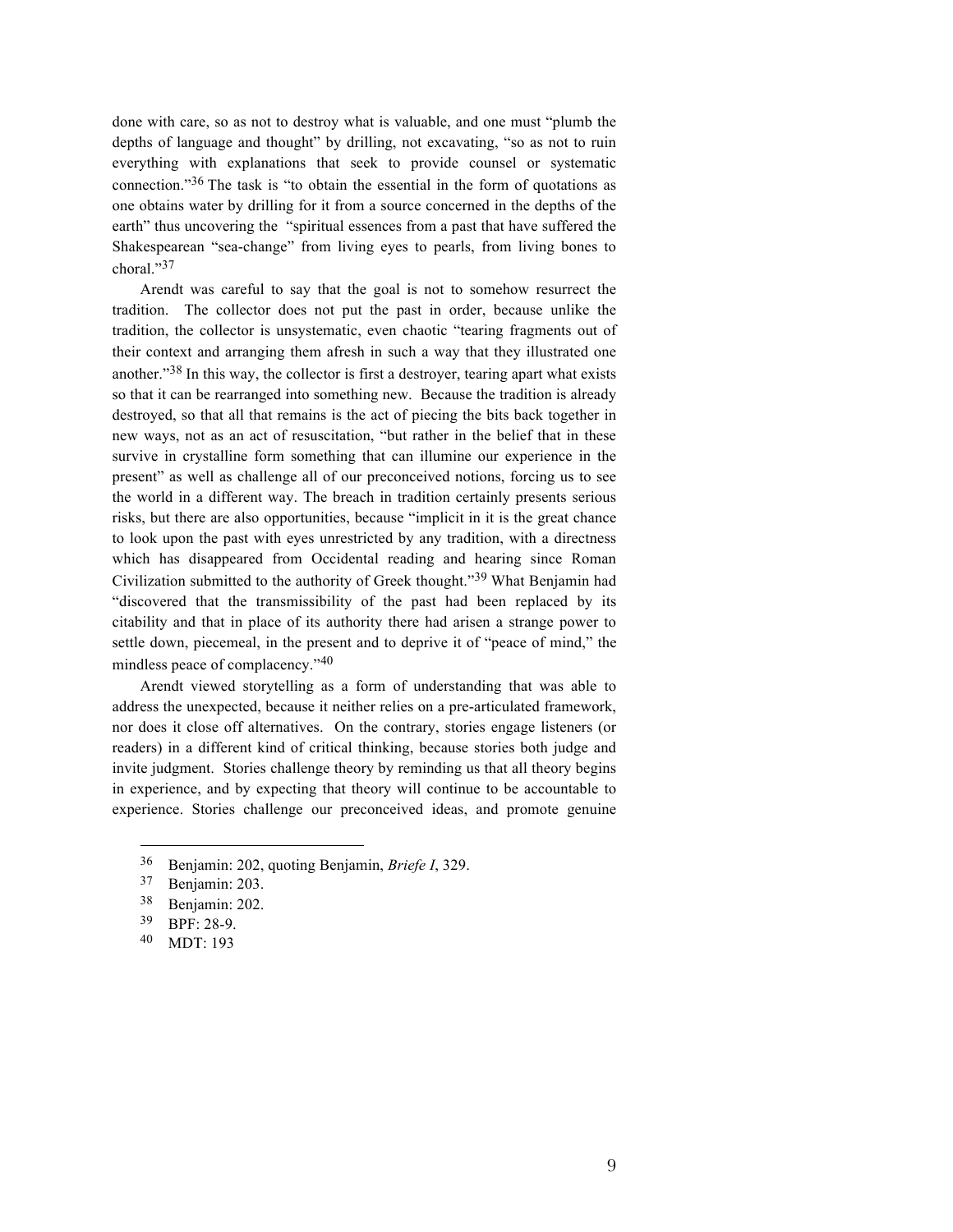thinking, because a well-crafted story can change the way that we see the world and can reveal assumptions buried in seemingly neutral arguments. For these reasons, storytelling invites critical engagement in a way that a disconnected, abstract voice cannot,  $41$  and there were numerous occasions when Arendt countered dogmatic confidence in science by relying on stories that provided a skeptical alternative. <sup>42</sup> Ultimately, storytelling provided a more objective understanding than theory—a view that flies in the face of Western bias towards conceptual thought as an antidote to biased, subjective stories. But, storytelling is objective because, unlike conceptual thought, it is capable of approaching the world from multiple perspectives, and always allows room for more.

For several years now, I have been relying on the work of Hannah Arendt for insights into how to rethink the relationship between religion and science in a way that opens the door for a more substantive role for religious truth claims, an understanding of the relationship that is more than natural theology or ethics in which science provides discoveries, and theologians respond accordingly. But I think that Arendt provides a different way to "do" theology, one that critically engages culture. In this approach, one of the tasks of theology, and of religion, is to critically engage science and technology by diving into the past our stories, myths, art, poetry, concepts—to judge them in light of the insights contained within them. In the next section, I will engage in a little methodological exploration of what this kind of an approach might look like.

### **Pearl Diving**

The *Epic of Gligamesh* is certainly a pearl of great price. The oldest literature in the world, this series of tales touches upon numerous themes, including the dangers of the quest for wisdom, the distinction between triumph and recklessness, two important insights when trying to judge science and technology. But perhaps its dominant theme is the desire that Arendt identifies at the heart of the modern psyche, and that is the quest to escape human existence as it is given to us and to exchange it for something that we have made ourselves, something that we alone are responsible for, and something that we can control.

<sup>41</sup> Disch:106.

<sup>42</sup> Disch: 115.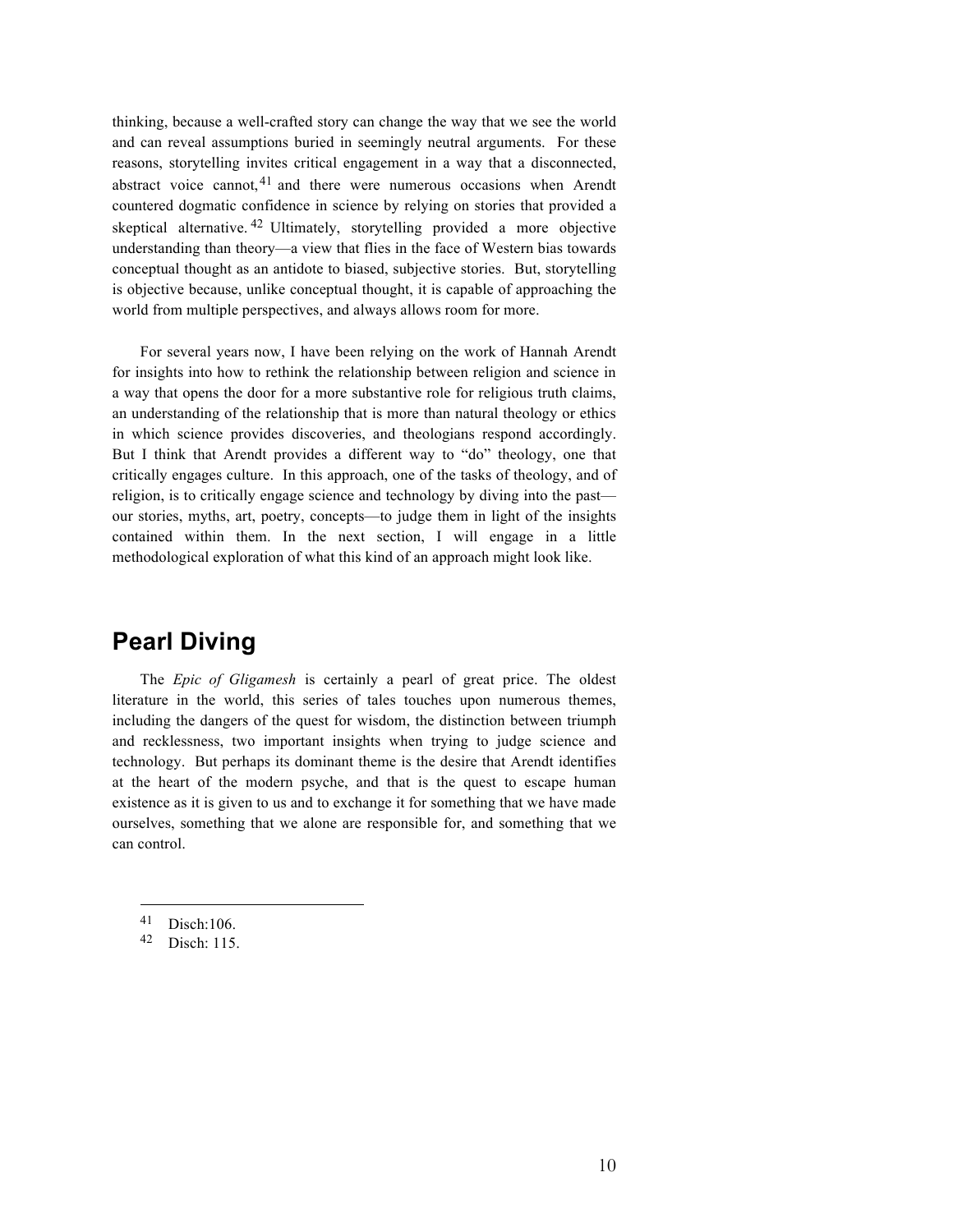According to the account, Gligamesh was king to the great city, Uruk. He was strong, healthy, accomplished, with almost unlimited power and privilege, and the loyal companionship of a beloved friend, Enkidu. Despite all this, he was not satisfied, and one day he announces that he is determined to set off on a great journey to fell the Cedar Trees and kill Humbaba, the guardian of the forest. The text is not clear what drives him—Humbaba is not a threat and Gilgamesh has all he could ever want—although there is a suggestion that what he seeks is a challenge and the fame that comes with great achievement. He wants a kind of immortality: "Only gods live forever. Our days are few in number, and whatever we achieve is a puff of wind. . . . I will cut down the tree, I will kill Humbaba, I will make a lasting name for myself, I will stamp my fame on men's minds forever."43 He succeeds in his quest, and does indeed make a lasting name for himself, but he pays a high price in the death of his companion Enkidu. The death of his beloved friend again reminds Gilgamesh of his mortality, and he decides that it is not enough that his name live forever, he wants to live forever. He again wants what the gods have not given him, so he sets out on another journey, this time to learn the secret of immortality.

Both of Gilgamesh's journeys—the one for adventure and everlasting glory, the other for knowledge and everlasting life—are attempts to escape the life that he has been given for one that he has chosen and which he alone is responsible for. The story suggests that pushing the boundaries—through physical and mental challenge, through adventure, exploration and greater knowledge—are key to this exchange or transformation because these challenges push us beyond our limits into new territory. Thus, Gilgamesh is celebrated because he "journeyed beyond the distant," "beyond exhaustion" and because "He saw the great Mystery, he knew the Hidden."

The theme that human beings are transformed by a difficult journey—both by facing those difficulties and by the knowledge gained on the journey—is present in the language of science and technology. In terms of space travel, it was present from its inception. In March 1958, the Report of James Killian's Science Advisory Committee specified "four factors which give importance, urgency and inevitability" to the exploration of space, the first of which was "the compelling urge of man to explore and discover, the thrust of curiosity that leads men to go where no one has gone before." The fourth reason was that exploration provides "new opportunities for scientific observation and experiment which will add to our knowledge and understanding of the earth, the solar system, and the universe." (The second and third factors are military defense and national prestige respectively.) In 1962, President John F. Kennedy

<sup>43</sup> Book III: 93-4.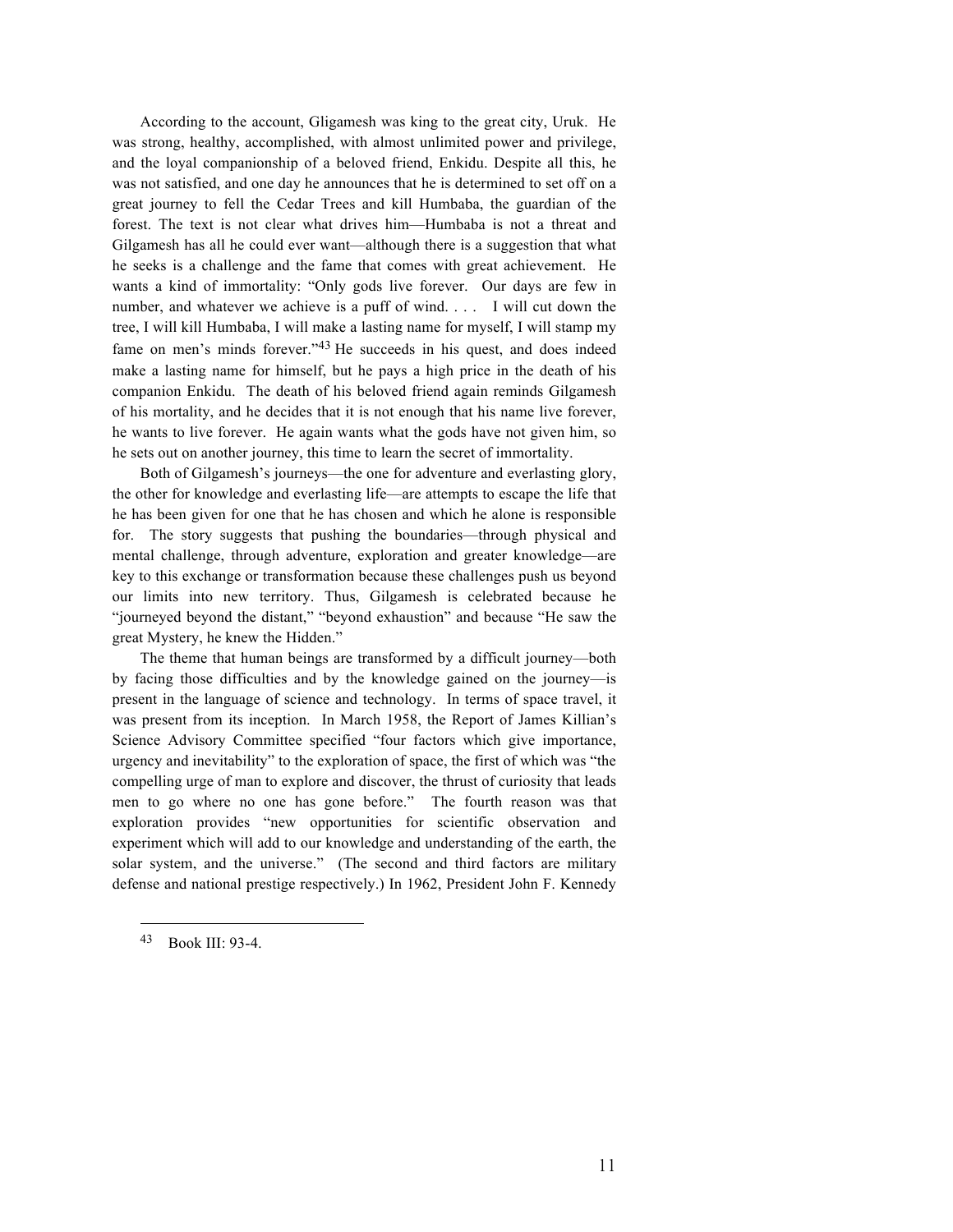proclaimed that we choose to go to the moon "not because [it] is easy, but because [it] is hard." The idea that the challenge itself is justification for the journey has remained a constant theme in the language of space exploration. It expresses the belief that it is through facing and overcoming challenges that human beings achieve greatness and "go beyond" themselves. It is the journey the challenge that it poses and the knowledge it provides—that provides the opportunity for human beings to transform their present state of existence.

This language is also evident in the "Founding Declaration of the Mars Society," the charter document of the Mars Society, which was founded in 1998. This document was written at a time when the space program in the United States seemed to have lost its way; its nine short paragraphs are a ringing declaration of the reasons for human (and not just robot) exploration of Mars. "We must go for the challenge," they say, because "Civilizations, like people, thrive on challenge and decay without it." Young people especially need the challenge—the "spirit of youth demands adventure"—and the challenge of Mars will enable them to "develop their minds to participate in the pioneering of a new world." The Mars Society proclaims "that the exploration and settlement of Mars is one of the greatest human endeavors possible in our time," offering a cooperative challenge (as opposed to violence) that will allow humanity to "go beyond" the boundaries of our world. "We must go for the future."

Robert Zubrin, one of the founders of the Mars Society, suggests another dimension to this exchange, invoking the American Frontier Myth as a motivation for colonizing Mars: "Are we still a nation of pioneers?" he asks, "Do we choose to make the efforts required to continue as the vanguard of human progress, a people of the future?" (xiii) Later he declares, "The question of taking on Mars as an interplanetary goal is not simply one of aerospace accomplishment, but one of reaffirming the pioneering character of our society." (xv) President Bush echoed this theme in 2004, announcing a "new vision" for the space program. Invoking the "spirit of discovery" of explorers Lewis and Clark and declaring: "America has ventured forth into space for the same reasons. We have undertaken space travel because the desire to explore and understand is part of our character." Invoking this myth is, again, not new. In May of 1958 Speaker of the House John McCormack testified that: "we are beginning an era of discovery literally as far-reaching as the discovery of our own continent," while Werner von Braun agreed that space exploration "will be comparable to the discovery of America."<sup>44</sup>

The invocation of the frontier myth suggests yet another exchange—an old life for a new one. It is an opportunity to recreate ourselves, to start over and

<sup>44</sup> In Smith, 1983: 196.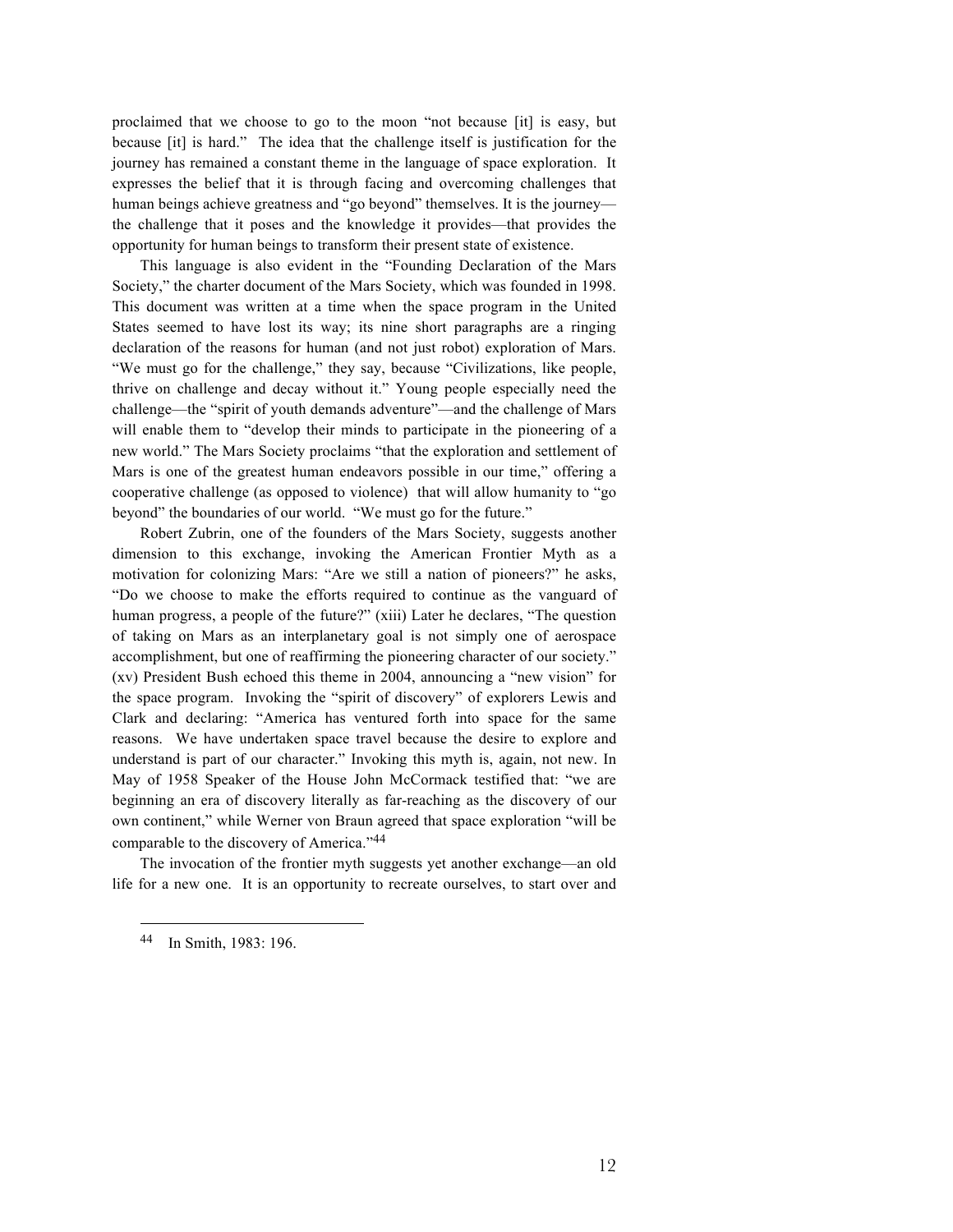avoid the mistakes of the past. The person who best embodies this desire is John Winthrop, whose famous sermon on board the *Arrabella* in 1630 was one of the earliest articulations of what was to become a defining American myth. God, he said, had made a covenant with the settlers. A great deal was expected of them, but if they kept the covenant:

The Lord will be our God and delight to dwell among us, as his owne people and will command a blessing vpon vs in all our wayes, soe that wee shall see much more of his wisdome power goodness and truthe then formerly we have been acquainted with, wee shall finde that the God of Israell is among vs, when tenn of vs shall be able to resist a thousand of our enemies, when hee shall make vs a prayse and glory, that men shall say of succeeding plantations: the lord make it like that of New England: for wee must Consider that wee shall be as a Citty vpon a Hill, the eies of all people are vpon vs (198-99).

Here Winthrop articulates the belief that Christendom had gone astray, violating their covenant with God. But the New World offered a chance to get it right; a chance at redemption, to literally return or be restored to a better state. This redemption is more significant because, through the redemption of a few, the world has a chance to get it right as well, because this "New Jerusalem" would not only be a shining example for others to follow, once they had established their utopian society, these settlers could return to England and help rebuild God's kingdom there.

In a similar vein, the Mars Society proclaims: "The settling of the Martian New World is an opportunity for a noble experiment in which humanity has another chance to shed old baggage and begin the world anew; carrying forward as much of the best of our heritage as possible and leaving the worst behind." They go on: "It is a New World, filled with history waiting to be made by a new and youthful branch of human civilization that is waiting to be born. We must go to Mars to make that potential a reality. We must go, not for us, but for a people who are yet to be. We must do it for the Martians." Like the Americas before it, the settlement of Mars is seen as a second creation, a place to start over. Zubrin prophesied "Mars may someday provide a home for a dynamic new branch of human civilization, a new frontier, whose settlement and growth will provide an engine of progress for all humanity for generations to come."<sup>45</sup> These few lines encapsulate a salvation history: the journey to Mars is a chance to turn away from sin ("shed old baggage;" "leave the worst behind"), so that through our own self-sacrifice ("we must go, not for us"), humanity will be born again. Mars is the New Eden, it is a promise of redemption through emigration. This will not only be redemption for the happy few who get to escape. Aside

<sup>45</sup> 1996: 1.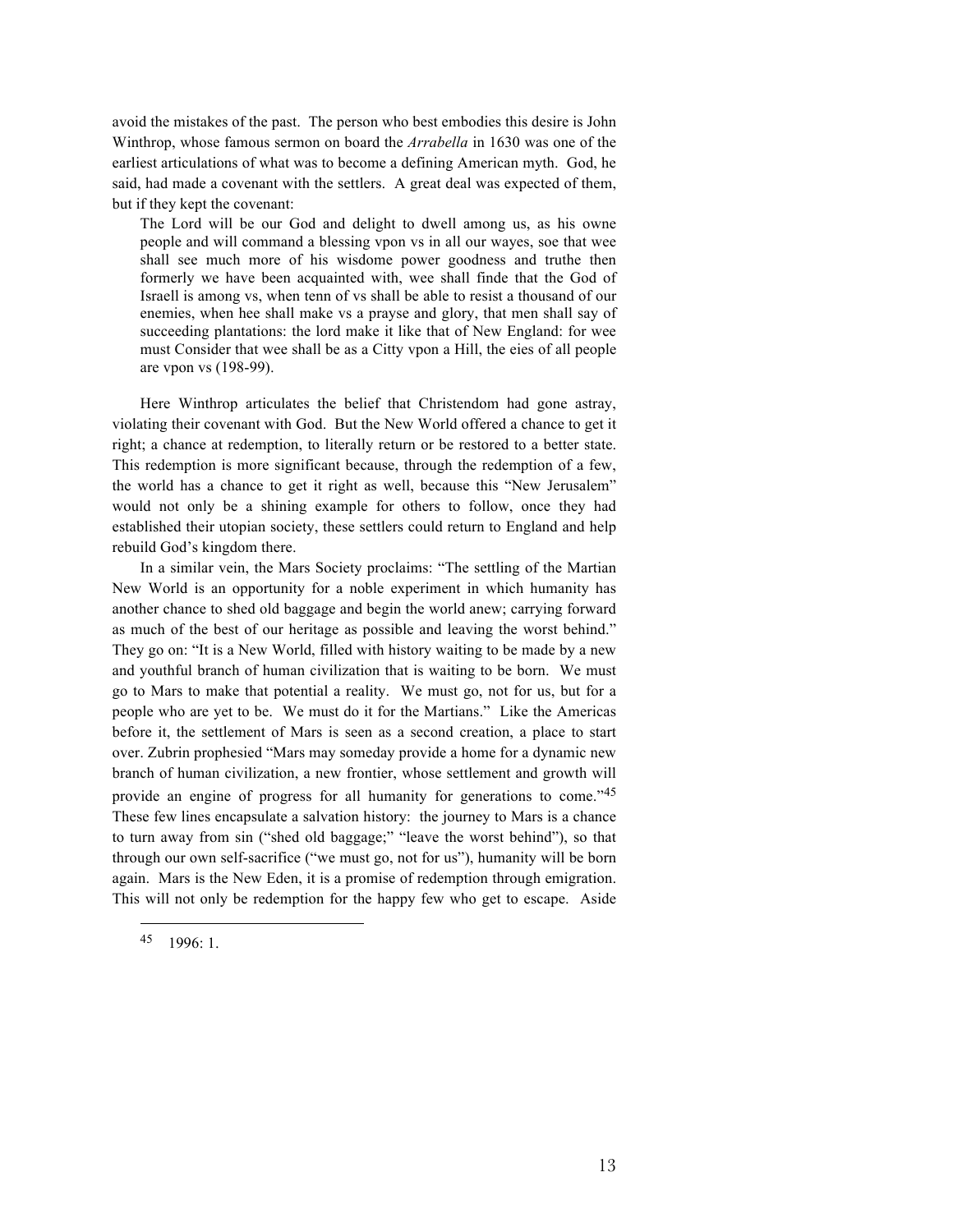from the practical benefits that will flow back to earth, the example of Mars—a Shining Red City on the Olympus Mons?—will "inspire" the youth and "serve as an example of how . . . joint action could work on earth."

Human history is littered with stories—from Gilgamesh, to Homer, to J.R.R. Tolkien—that give testament to the experience that there is something noble and profound in struggling against impossible odds. In this, the desire to explore the heavens is not new. And if the experience that it is possible to start from scratch, to begin a new life unburdened by past mistakes is somehow more recent, more particularly American, it too resonates with our experience. If we begin to look askance at calls to surpass our own limitations and literally reach for the stars, or doubt the value of redemption, surely we risk rejecting an experience that has historical significance, and which can illuminate the present. My concern is not with the desire to strive for something more than we already have or can do, nor is it the idea that we would exchange what we have been given—the "free gift" in Arendt's words—for something that we have made ourselves. The issue is that the experience reflected in the rhetoric of space travel often lacks a sense of the tragic, a recognition of any distinction, or even tension, between a transcendent or ultimate perspective and the human or finite one. And here the Christian concept of the Imago Dei—another pearl—is helpful, because when looking at the language of exchange, it is never clear what the imago is that we are giving up, or what we are exchanging it for.

## **The Imago Dei**

Traditionally, the concept of the Imago Dei asserted that human beings are created in the image of God. This image was distorted (or lost) in the Fall, but remains a point of contact with the divine and, as such, expresses what is best in human beings, even while asserting its limits. The Imago Dei establishes the transcendent goal towards which we should strive, even while it reminds us that all attempts are inadequate. It sets the groundwork for redemption first by reminding us that we have somehow gone wrong, that we need redeeming, and then by describing what that redemption looks like. Properly understood, the Imago has an inherent tension between the infinite, the image we are created in, which remains unattainable because human beings are finite. This tension between the infinite and the finite gives the imago Dei a tragic dimension, because the tragic highlights the fundamental conflict between the ultimate perspective—in which all things form a coherent whole and there is no discord—and the finite one, in which human lives, thought and action are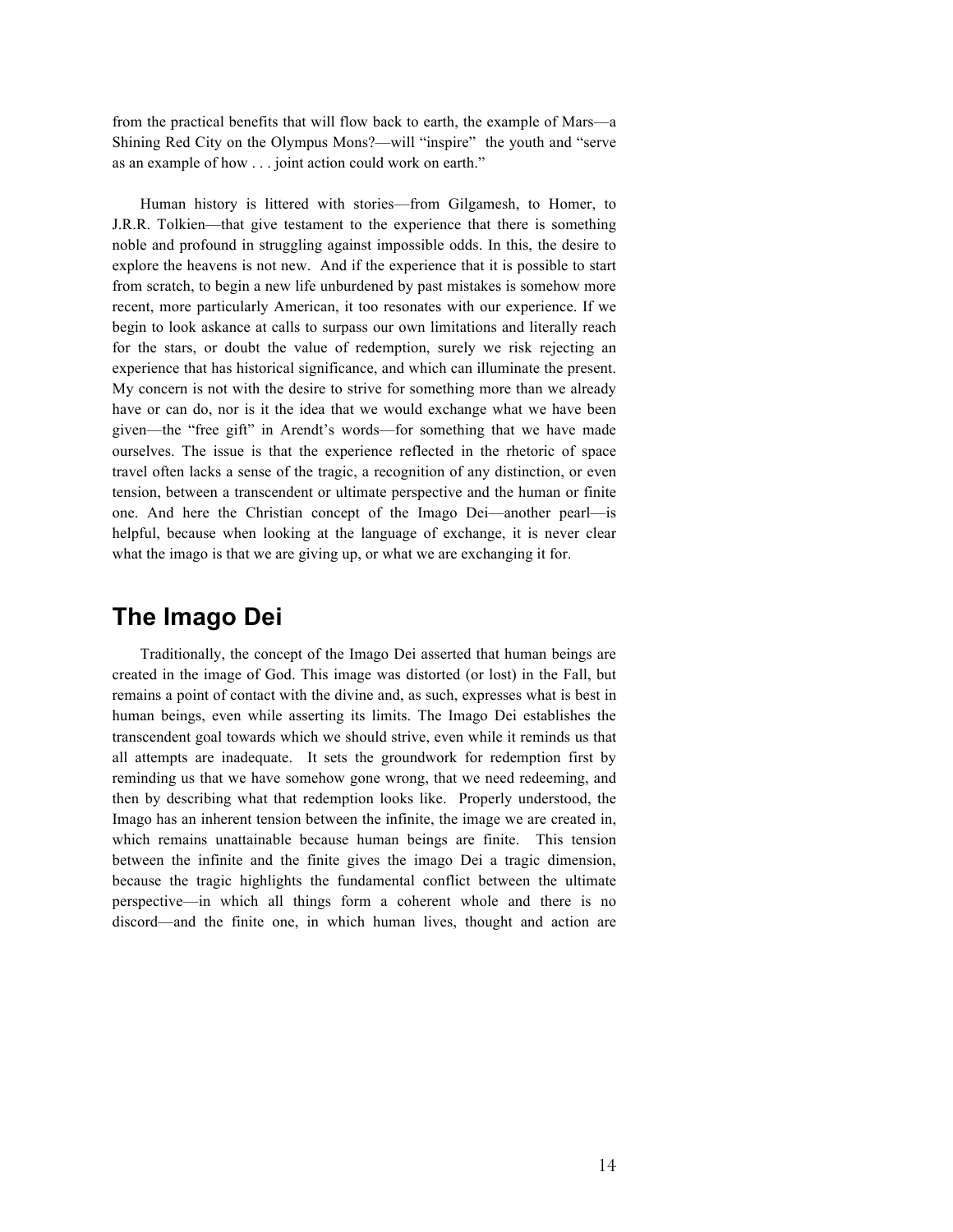conflicted, contingent and partial. The tragic reminds us that our best intentions—and our best wisdom—can lead to horrible outcomes.

The tragic tension between the ultimate and the finite is clearly present in both Gilgamesh and Winthrop. Gilgamesh suffers because of his affronts, and his attempts to learn the secrets of eternal life are all for naught. Winthrop also expresses this tension, and the power of his vision lies in its ambiguity. On the one hand, it is a call to be a community united in purpose, living not for our own selfish interests, but for the interests of the whole. The idea that we should strive to live in accordance to a vision that expects us to forego our narrow, selfish desires and that we should be accountable to one another and "follow the counsel of Micah, to do justly, to love mercy, and to walk humbly with our God" is certainly ennobling. Winthrop's vision is compelling, including a commitment to education, civic duty, mutual support and the expectation that however difficult the task, we are called to live a life beyond ourselves, and to embody a high standard. This vision would lead, through twists and turns, to the United States constitution, the abolitionist movement, women's suffrage, and the Civil Rights Movement.

Unfortunately, as Robert Bellah reminded us, there is a dark side to Winthrop's vision, and it also foreshadowed a history of conquest and imperialism. This dark side of Winthrop comes when we ignore the tension in his vision, because Winthrop acknowledges not only that our task is difficult, and that we are called to greatness, but that we have failed in the past and we will fail in the future if we refuse to acknowledge our mistakes and to be accountable to one another. Winthrop's vision includes a call to repentance, and an unblinking look at our failures. This dark side of Winthrop's vision is directly related to our historical amnesia, and the inability to admit the mistakes of the past.

The trick, as I tell my students, is to allow yourself to be moved by Gilgamesh's passion and Winthrop's vision while keeping your eyes firmly fixed on the dark consequences of that passion and that vision. New beginnings and redemption are simply not possible in any meaningful way without a tragic vision which contrasts human failure that is rooted in finitude, with the ultimate possibility that we might one day get it right; and the eternal hope and real possibility that human beings can start over again. Attentiveness to and awareness of this tragic dimension of existence gives us a depth of vision and can even bring meaning to our suffering. Ignoring the tragic leads to a shallow vision and, well, tragedy.

Unfortunately, the language of science and technology often lose sight of the difference between the ultimate and finite perspectives. The resulting shallow vision is evidenced in two ways. The first is that the finite is treated as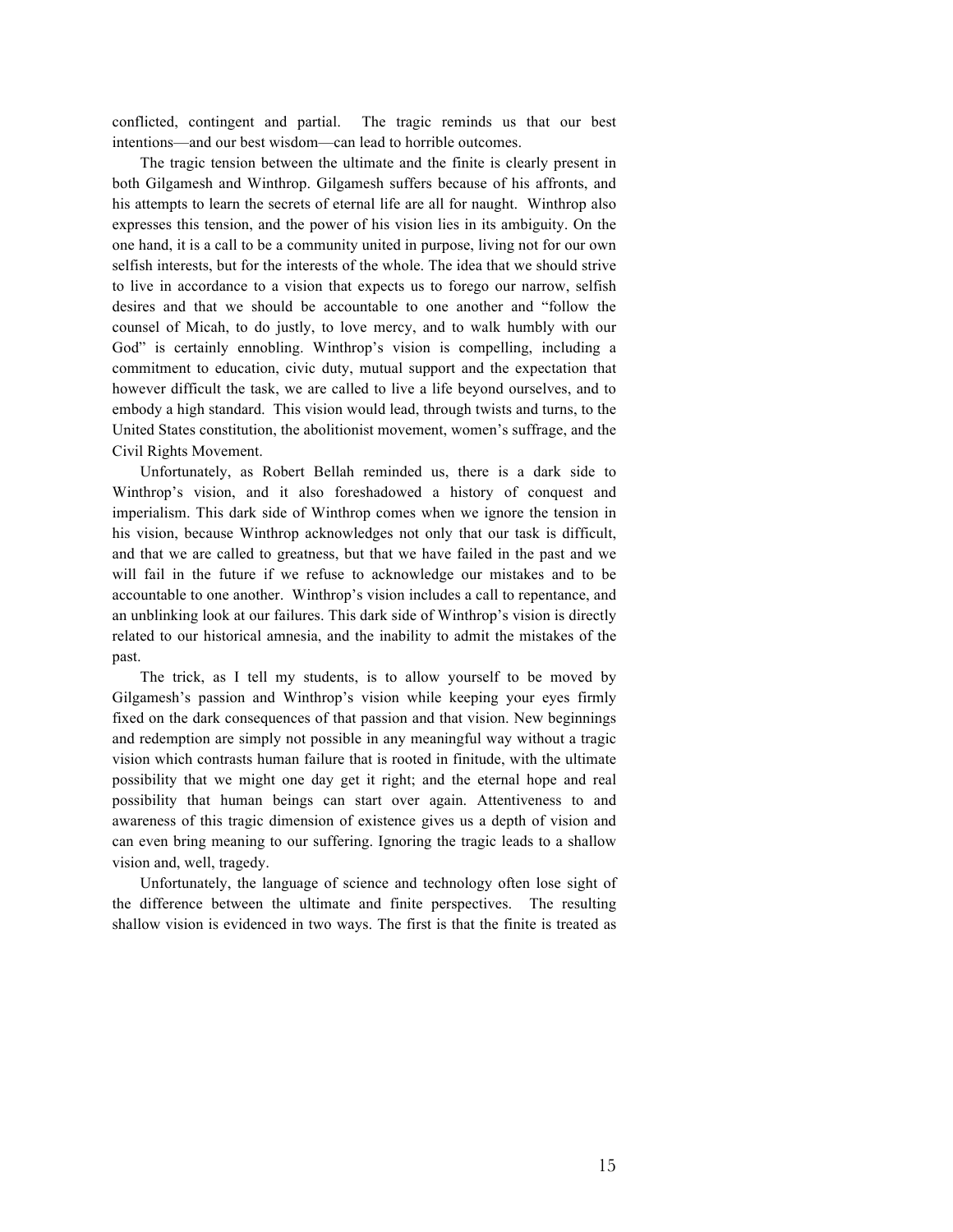though it were the ultimate, which is why the vision of human greatness as technological know-how and scientific prowess is so shallow. Second, redemption is approached only from the perspective of the ultimate, as a shining future which we are about to achieve, so there is no acknowledgment of the old, fallen state. Theologically, we might call this cheap grace or, more in the Lutheran tradition, a Theology of Glory—more pearls among the ruins!—devoid of the cross. The practical consequence is a shallow redemption, strangely lacking in any historical memory or any sense of human responsibility or power. Both of these can have tragic consequences even, as we shall see, demonic ones.

#### **Shallow Greatness**

The first consequence of the loss of distinction between the ultimate and finite perspectives is that the authors treat their finite vision as though it were ultimate. This is not unique, of course. It has frequently been observed that the Imago Dei is more often than not a human projection that elevates and justifies a very finite conception of human personhood, and throughout history, human beings have aligned themselves with grand forces which were no more than the projection of themselves. The language of space exploration is no different; but rather than projecting ourselves on to God, we project on to other forces and the elements of the divine are portrayed as attributes of human science and technology. What is key is that these external standards both direct and control human action; it justifies them and absolves us of responsibility. For this reason, these projections are not innocent. They are instead fraught with danger because treating these finite visions as total not only renders us incapable of seeing anything other than our projections, it transforms our ideas into something greater then we are, something eternal and irresistible, like "human nature" or the "demands of history." Ultimately, this sacrifices human freedom and abdicates our responsibility to forces that we cannot control.

When this happens, we lose all sense of the limitations of human thought and action, and we simultaneously feel unaccountable. Suddenly, "anything is possible and anything is permissible" because we perceive ourselves to be connected to, responsible for, and limited by nothing and no one other than this self-justifying, uncontrollable force. According to Arendt, this is what happened in Western imperialism, when the process of imperialism itself—the demands of endless expansion—became more important than any particular goal and the process of endless expansion was self-justifying and all consuming. It is also the core of the myth of capitalism and, now, the myth of science. This is what happened to Gilgamesh, in seeking to create something that he alone was responsible *for,* he say himself as responsible *to* no one and no thing.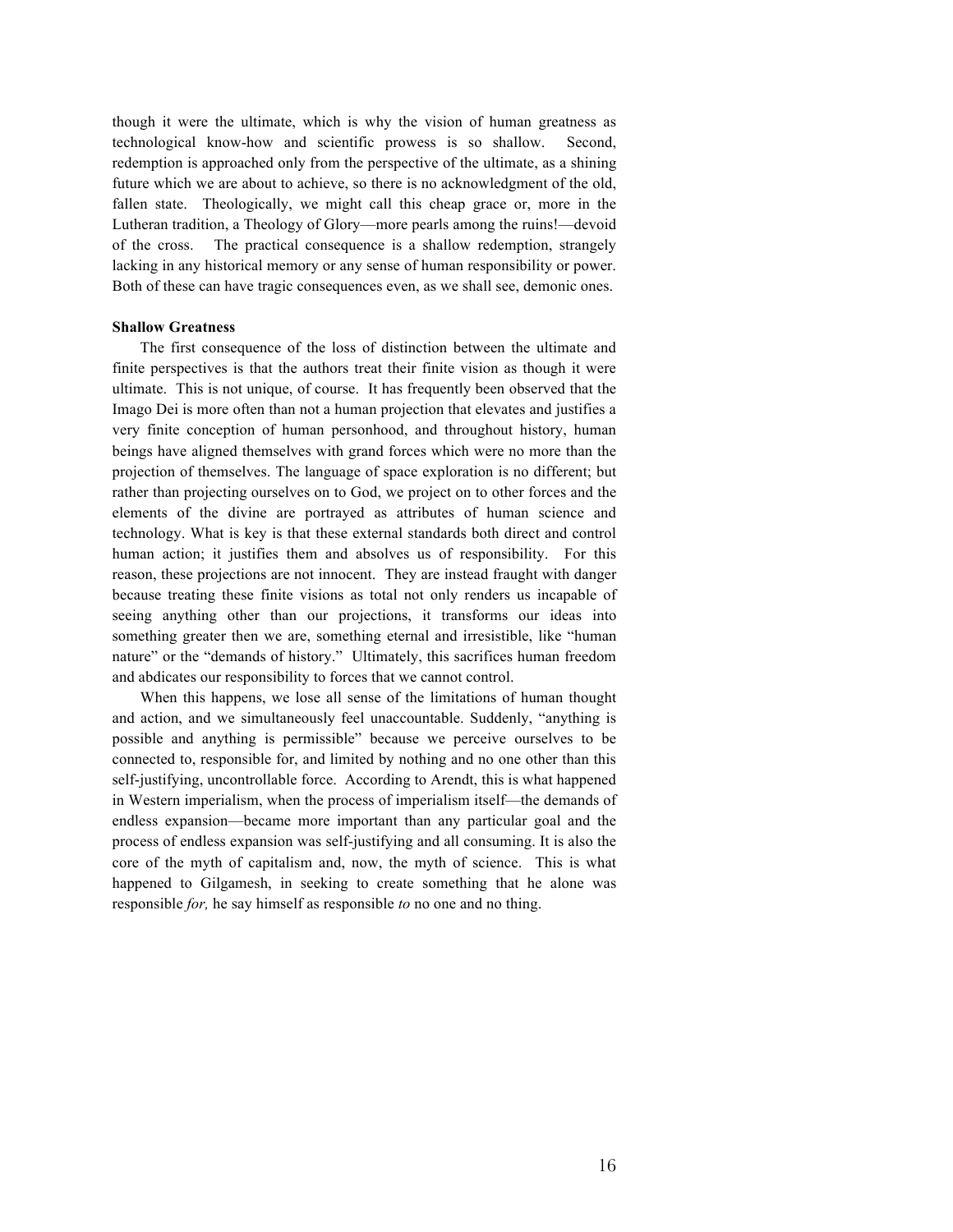Arendt associates this experience with the adventurer, who "loves the game for its own sake."46 While an explorer embarks on a journey to discover something, even if that something is only within herself, an adventurer is ultimately motivated simply by the experience of pushing limits. An adventurer may push the frontiers of knowledge, or seek to climb the next hill, but does so not to achieve knowledge or see what is on the other side; the adventurer journeys only to see if it is possible. Real life adventurers, like T.E. Lawrence, believed they "had entered . . . the stream of historical necessity and become a functionary or agent of the secret forces which rule the world."47 Lacking "some limited achievement" their only satisfaction come "from being embraced and driven by some big movement."48 It did not matter what that movement was.

While any single adventurer may be animated by a goal, adventurers embody no particular goal, only endless processes and purposelessness. Because adventurers are essentially empty, there is nothing to prevent exploration from becoming exploitation and utopias from becoming dystopias.

No matter what individual qualities or defects a man may have, once he has entered the maelstrom of an unending process of expansion, he will, as it were, cease to be what he was and obey the laws of the process, identify himself with anonymous forces that he is supposed to serve in order to keep the whole process in motion; he will think of himself as a mere function, and eventually consider such functionality, such an incarnation of the dynamic trend, his highest possible achievement. Then, as [Cecil] Rhodes was insane enough to say, he could indeed "do nothing wrong," what he did became right. It was his duty to do what he wanted. He felt himself a god—nothing less.<sup>49</sup>

When we think of ourselves like gods, we behave like animals. Joseph Conrad's *Heart of Darkness* suggests that when there is "no there, there" we will end up only with ourselves, projecting our own fears and foibles on an entire continent. Thus Kurtz, who claimed to be searching for greatness, once he was freed from the limitations of the past and the present, became "hollow to the core," "reckless without hardihood, greedy without audacity and cruel without courage."50 When we think we can "do nothing wrong," whatever we do becomes right. Rhodes thought he was "limited only by the size of the earth." Today we may have lost even this limitation.

 $\frac{46}{47}$  OT: 217.

- OT: 220.
- <sup>48</sup> OT: 220.
- <sup>49</sup> OT: 215.
- <sup>50</sup> OT: 189.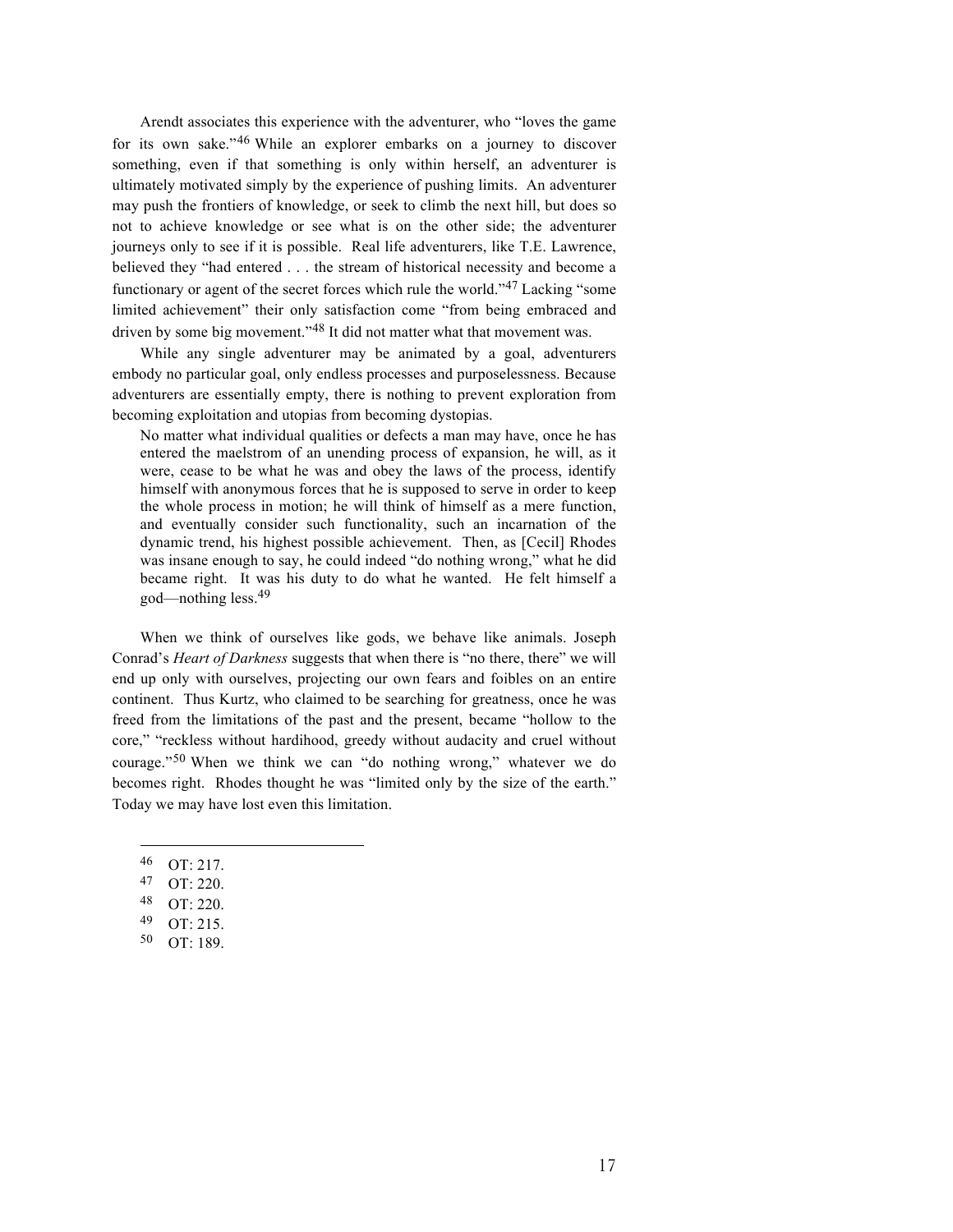This is the tragic flaw of hubris. Seeking greatness in itself is not the problem, nor should we forego challenging the boundaries of existence. The tragic does speak to what is great in us, because the drive "to realize full human potential, to move into territories staked out by the highest human dreams and imaginations, means to move beyond limits set on human beings."<sup>51</sup> The tragic hero storming the gates of heaven—Prometheus in his pursuit of fire, Gilgamesh seeking immortality—is an inspiring call to greatness. But, the quest for transcendence is always ambiguous. From the finite perspective, it is noble; from the ultimate perspective it is presumptuous, dangerous and must usually be punished. Human greatness does emerge when we refuse to accept the way things are and insist that they can be better. What the ultimate perspective of a tragic vision reminds us—and what is often missing when we speak of scientific knowledge and technological ability—is that these limits "cannot be crossed without deep suffering and even death."<sup>52</sup> To the extent that we lack the ultimate perspective, there is no tragic dimension, only triumphalism. This is not a journey to greatness; it is (as Arendt argues) the road to hell.

#### **Redemption without Repentance**

The second consequence of this lack of distinction, and the results are more subtle than the first, is that the language associated with space exploration—the "conquest of space"— fail to see human beings as we are and as we have been. They fail to own up to who we really are and what we have really done. When nothing confronts us with our own finitude and fallibility, we are free to ignore it. Thus, there is a strange historical amnesia in our technological pride, a forgetfulness that permeates our rhetoric. President Bush (2004) declared "Mankind is drawn to the heavens for the same reason we were once drawn into unknown lands and across the open sea. We choose to explore space because doing so improves our lives, and lifts our national spirit," and in so doing he simply ignored all those for whom European exploration meant the destruction of their lives and spirit—the people who already lived in the Americas. Nor does he recall the 400 years of colonial war that followed upon Columbus, as Europeans fought amongst themselves for the spoils of conquest.

The Mars Society has also forgotten the history of imperialism. Mars, they declare, "is a New World, filled with history waiting to be made by a new and youthful branch of human civilization that is waiting to be born." Zubin goes further than most in invoking the Frontier Myth:

<sup>51</sup> Humphreys: 3.

<sup>52</sup> Humphreys: 3.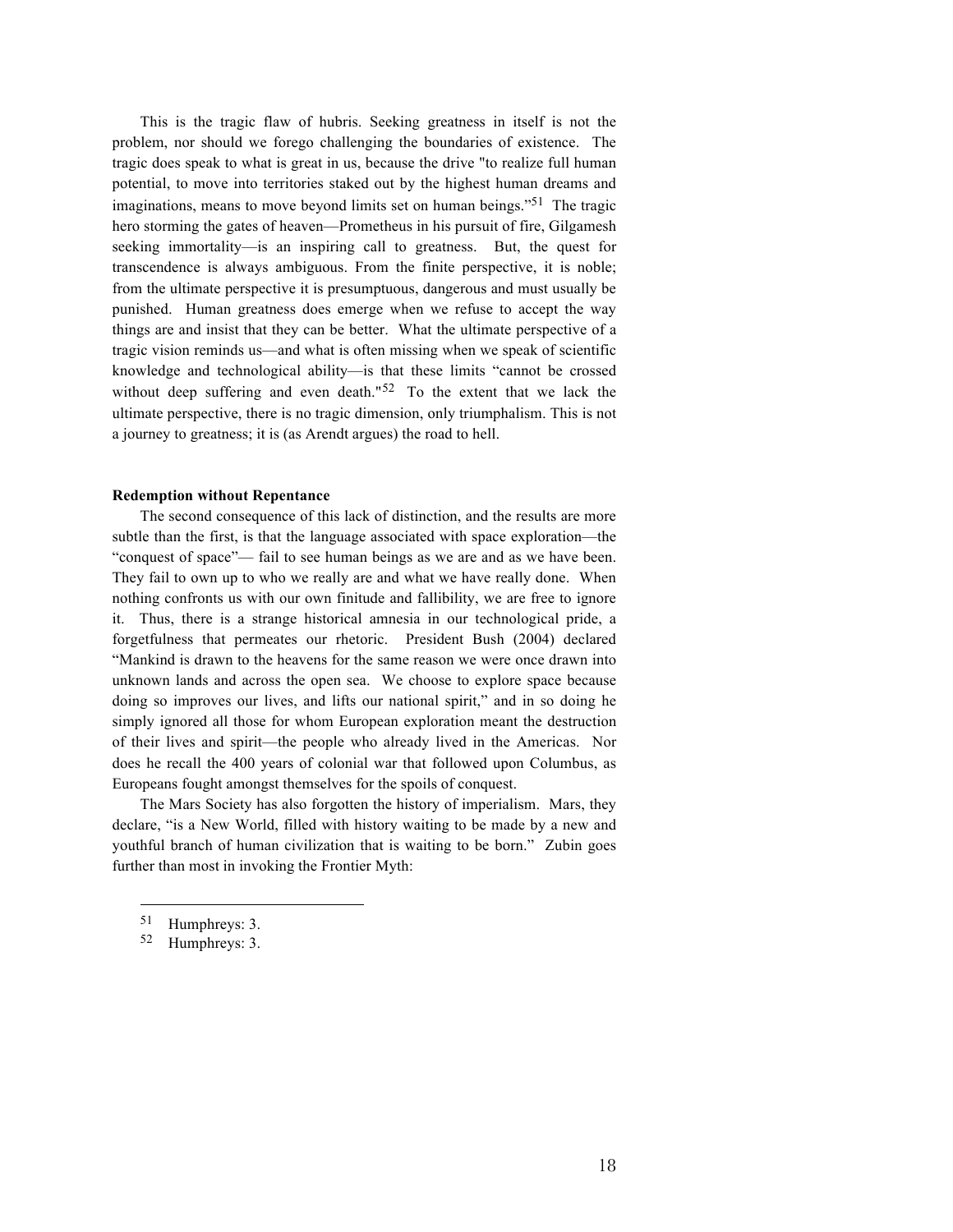Without a frontier from which to breathe new life, the spirit that gave rise to the progressive humanistic culture that America has represented for the past two centuries is fading. The issue is not just one of national loss—human progress needs a vanguard, and no replacement is in sight. The creation of a new frontier thus presents itself as America's and humanity's greatest social goal.<sup>53</sup>

In all these expressions a sanitized, bloodless, and victimless Frontier Myth is put in place of history. Thus a key element of the tragic is missing, the "shock of recognition," the moment of truth when the hero comes face to face with the reality of his own culpability. Aristotle speaks of disclosure being the climactic point of a tragedy, especially self-disclosure, as when Oedipus not only recognizes everyone for who they are, but also recognizes himself for what he is and what he has done.

This is also the climax of Joseph Conrad's *Heart of Darkness*. Kurts has gone to Africa to spread civilization. But, suddenly finding himself with nothing to restrain him, he looks inside himself and what he sees destroys him. Below all the layers of civilization he was barbaric, as barbaric as the Africans he thought he had come to civilize. He had no choice but to give free reign to this barbarism, and to act out abominations, rituals in the dead of night, and ceremonies of destructive sexuality, cruelty and torture. What he discovered, an aspect of the tragic vision, is that the power of the destructive forces is within us: "We have met the enemy, and it is us." His last words—"The horror, the horror"—reflect his inner self.

A new beginning is not possible unless we can be transformed. But, we cannot be transformed until we confront who we are and what we have done. The ability to believe in the possibility of a new beginning even while staring unblinkingly at our present situation is at the heart of redemption, a Kierkegaardian leap of faith. The inability to do so means that we have to ignore the past and run from it. Endless movement is the shallow alternative to real redemption. Arendt suggests that the belief in endless expansion—the driving force behind imperialism—made it possible to avoid our sins.<sup>54</sup> But, as any drunk can tell you, the first step to redemption is admitting that you have a problem and then taking a fearless inventory of your past. Rather than experiencing the shock of recognition that confronts us with our past, then experiencing the repentance that leads to the transformation that allows us to do something truly different, we simply move on and swear that it won't happen again (whatever it was, and whoever was responsible, that is all in the past.

<sup>53</sup> 1996: 297.

<sup>54</sup> OT 156.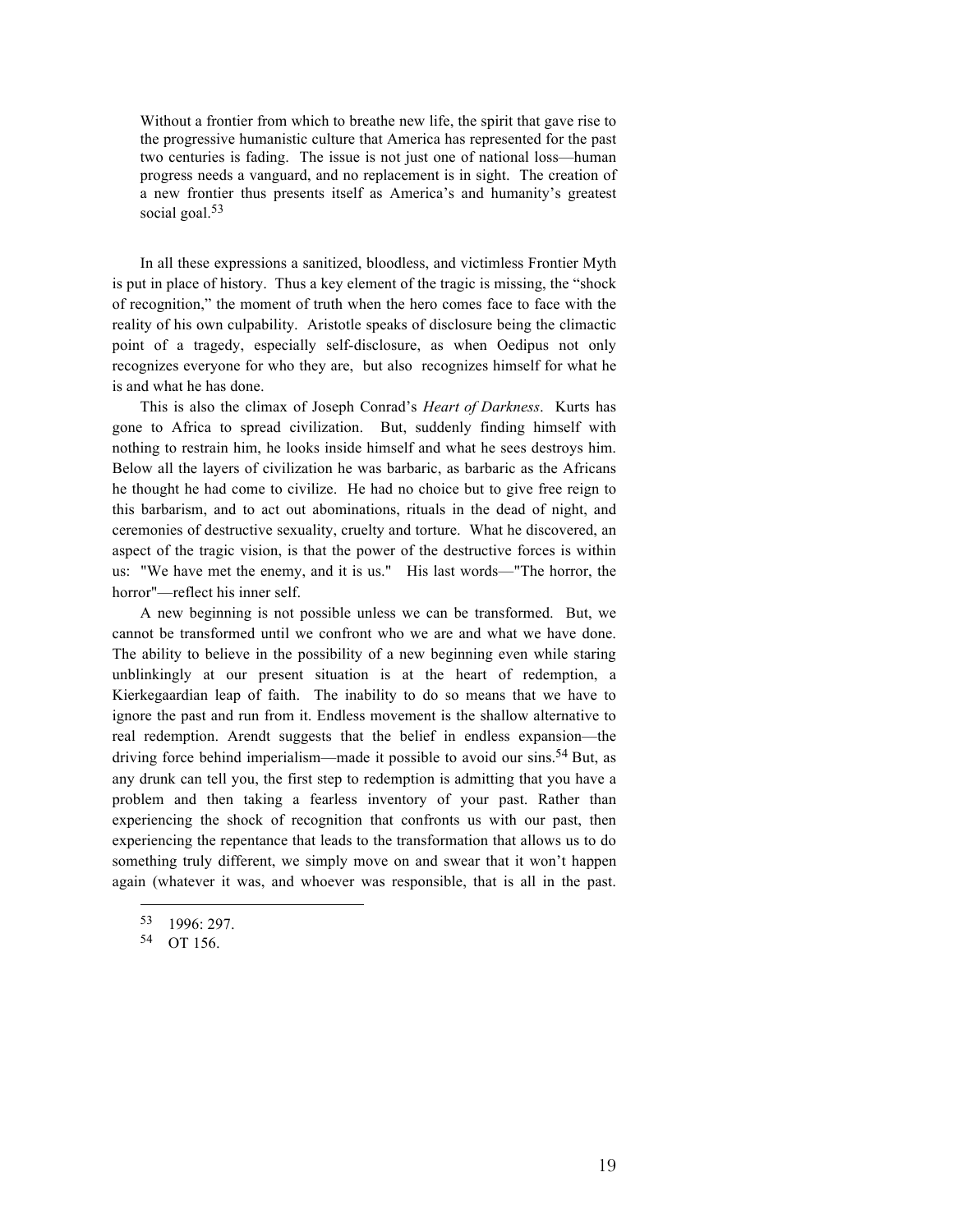Really.) That those who ignore history are doomed to repeat it is certainly true, and Stanley Hauerwas goes so far as to suggest that, no people who truly acknowledged and repented of the sins of their past would have the hubris to embark on an imperial enterprise. Trying to create a New World without the ability to look at the old one is like a dry drunk, toughing it out in a distillery because he neglected to take the first step.

The tragic hero is never without fault, and the suffering that results from our quest is not completely undeserved. We bear the responsibility for our choices and actions. That human beings are active participants in the tragedy of existence implies both freedom—meaning that we can act in the face of finitude—and responsibility—that these acts have consequences. The idea that human beings do not have to be limited by the world as it is, nor defined by the sins of the past—whether our own, our families or our cultures—speaks to the fundamental freedom of human beings to act in the world in new and unexpected ways. To be human is to be able to act, not just follow along.

This inability to admit to mistakes in the past is curious, and it gives rise to the question as to why it is so hard. The most immediate reason appears to be that those who express such an unmitigated confidence in space exploration find it difficult to see what human beings have done because they are blinded by their confidence in what we can do. The inability to distinguish a truly transcendent vision makes it impossible to see the limits of reality. It is as though we can't see how shabby our coat is unless we see the grand new one in the window of Nieman Marcus.

There is something even deeper, however, and there is a sense that even if they could see it, they would be forced to turn away and pretend that it was not there. For without something beyond our own desires, what do we do with our mistakes? Our sins, if you will? When you wake up one morning and discover you are knee deep in the blood of creation, a tragic vision can help you cope with the realization because it suggests that this realization is the path to real transformation and redemption. But, to the extent that we lack a sense of the tragic, when we look in this mirror, we are forced to turn away.

In a pivotal scene in the movie *Schindler's List*, Schindler confronts the camp commander Amon Goetz with an image of true transcendence. Real power is not doing what the law—natural, human, historical or otherwise—says we must do, it lies in the ability to release someone from the consequences of their actions. We see Goetz struggling with this concept, and three times he "pardons" Jewish "transgressors." After his final pardon, Goetz looks in the mirror, touches his reflection on the glass and attempts to pardon himself. But he cannot—perhaps because he cannot bear to see what he has truly done, or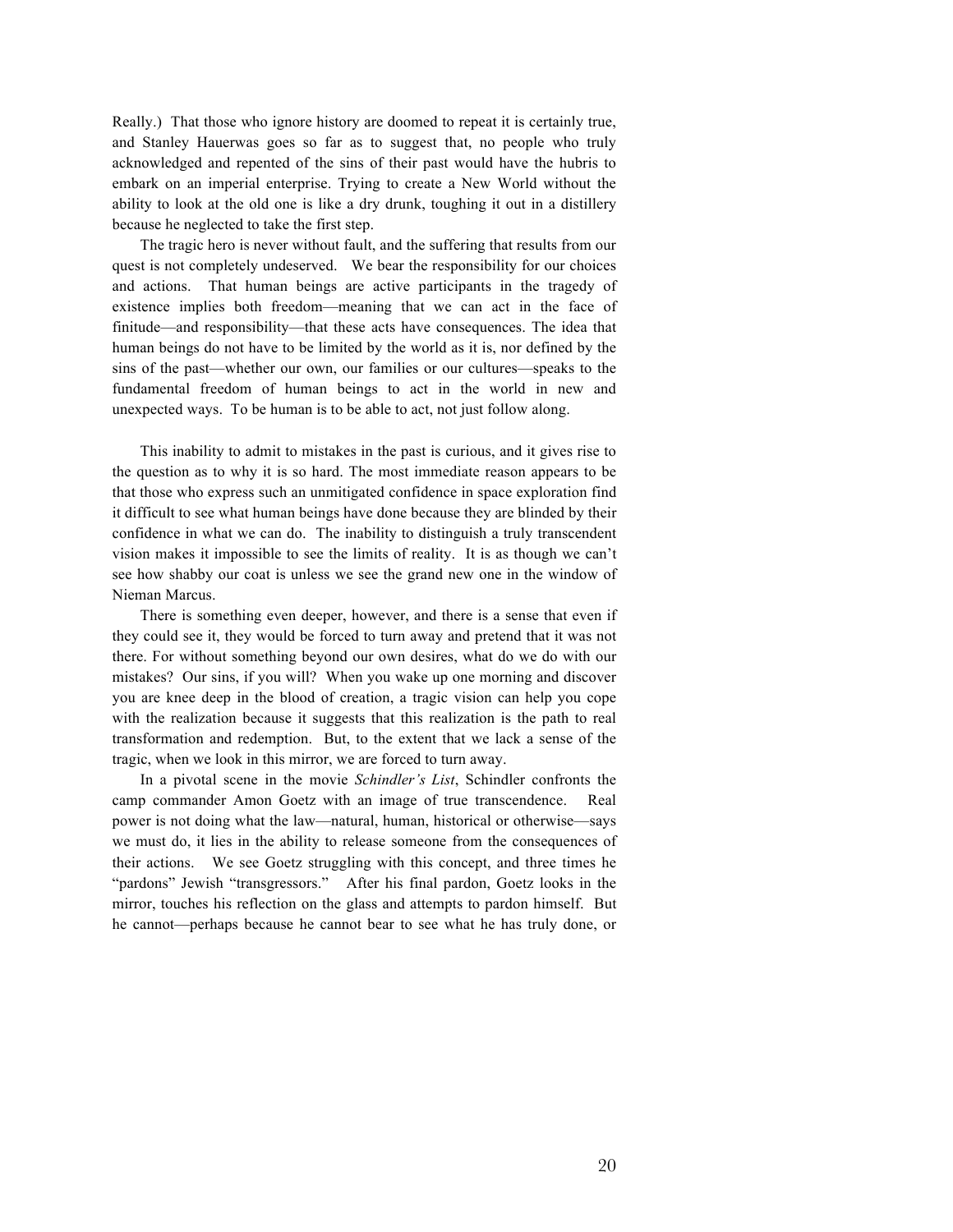perhaps because he knows that the magnitude of his sins is beyond his power to forgive. Without that pardon, Goetz has no choice but to blindly revert to his past. He takes his gun and kills the boy he has just pardoned.

The language of space exploration—and technology in general—loses the tragic tension, because there is ultimately no ultimate, just the journey of human accomplishments and actions. Human greatness is understood in technological terms and redemption is a scientific and technocratic venture, granting a divine and salvific status to human science and technology. Humanity is selftranscendent and fully capable of stepping into the role of the Creator, again the Mars Society: "Human beings are more than merely another kind of animal we are life's messenger. Alone of the creatures of the Earth, we have the ability to continue the work of creation by bringing life to Mars, and Mars to life." There is a creation but no creator! The language of science and technology not only provides a paradoxical Imago Dei, because there is no God; it envisions a paradoxical utopia, because there is no vision. And there is no vision because its goals are as untethered as the men in Conrad's story. It is as hollow as the "hollow men." This narrative is devoid of history, of community or ambiguity. It lacks the most fundamental element of the Imago Die: the recognition that we are fallen and must therefore contend with the limitations of finitude.

It is, of course, possible to set out on a journey and be transformed; it is even possible to start a new life, to experience a redemption. It is not possible without an adequate understanding of our limits and an unblinking resolve to confront our past, that is, a sense of repentance. Without the acknowledgement of transcendence, and the acceptance of our limitations in the face of it, our vision will be as hollow as the "hollow men" of Conrad's narrative. Lacking any real vision in this hall of mirrors, we cannot hope to create a new world because we refuse to acknowledge the old one. Our New Eden, whether on Mars or in the laboratory, may well reveal a Martian Heart of Darkness.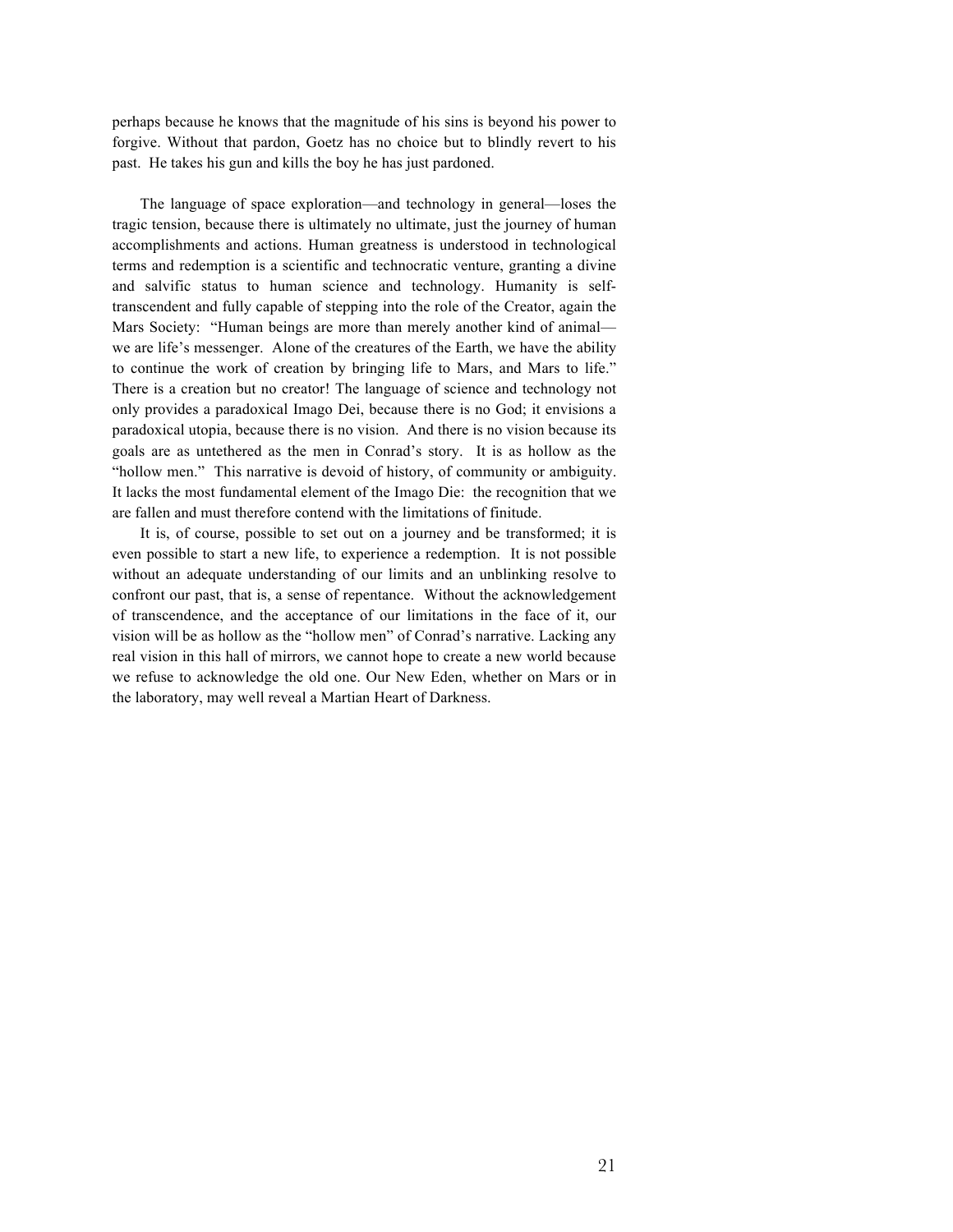# **REFERENCES**

### Arendt, Hannah (Abbreviation listed after title)

| 1951              | The Origins of Totalitarianism. Second Enlarged<br>Edition. Cleveland: The World Publishing<br>Company. |
|-------------------|---------------------------------------------------------------------------------------------------------|
| 1954              | "Understanding and Politics" Partisan Review v.<br>20 n. 4.                                             |
| 1958              | The Human Condition. Chicago: University of<br>Chicago Press. (HC)                                      |
| 1962              | On Revolution. New York: Viking Press. (OR)                                                             |
| 1968              | "Walter Benjamin, 1892-1940. Men in Dark                                                                |
|                   | Times. Harcourt Brace & Company: San Diego.<br>(Benjamin)                                               |
| 1968              | Between Past and Future. New York: Penguin                                                              |
|                   | Books.                                                                                                  |
|                   | "Tradition and the Modern Age" (17-40)<br>(TMA)                                                         |
|                   | "What is Authority" $(91-141)$ (WA)                                                                     |
|                   | "The Crisis in Culture: Its Social and Its                                                              |
|                   | Political Significance" (197-226) (CC)                                                                  |
|                   | "Truth and Politics" (227-264) (TP)                                                                     |
|                   | "The Conquest of Space and the Stature of                                                               |
|                   | Man" (265-280) (CSSM)                                                                                   |
| 1971              | "Thinking and Moral Considerations: A                                                                   |
|                   | Lecture," Social Research v. 38 n 3, 417-446                                                            |
|                   | Autumn. (TMC)                                                                                           |
| 1977              | The Life of the Mind. New York: Harcourt Brace                                                          |
|                   | Janovich. (LM)                                                                                          |
| 2000              | "A Reply to Eric Voegelin." The Portable                                                                |
|                   | Hannah Arendt. Edited by Peter Baehr. New                                                               |
|                   | York: Penguin Books). (Reply)                                                                           |
| Benhabib, Seyla   |                                                                                                         |
| 2000              | The Reluctant Modernism of Hannah Arendt.                                                               |
|                   | Lanham, MD: Rowman & Littlefield.                                                                       |
| Bush, George W.   |                                                                                                         |
| 2004              | "President Bush Announces New Vision for                                                                |
|                   | Space Exploration Program," 14 January.<br>www.whitehouse.gov/news/releases/2004/01.                    |
| Canovan, Margaret |                                                                                                         |